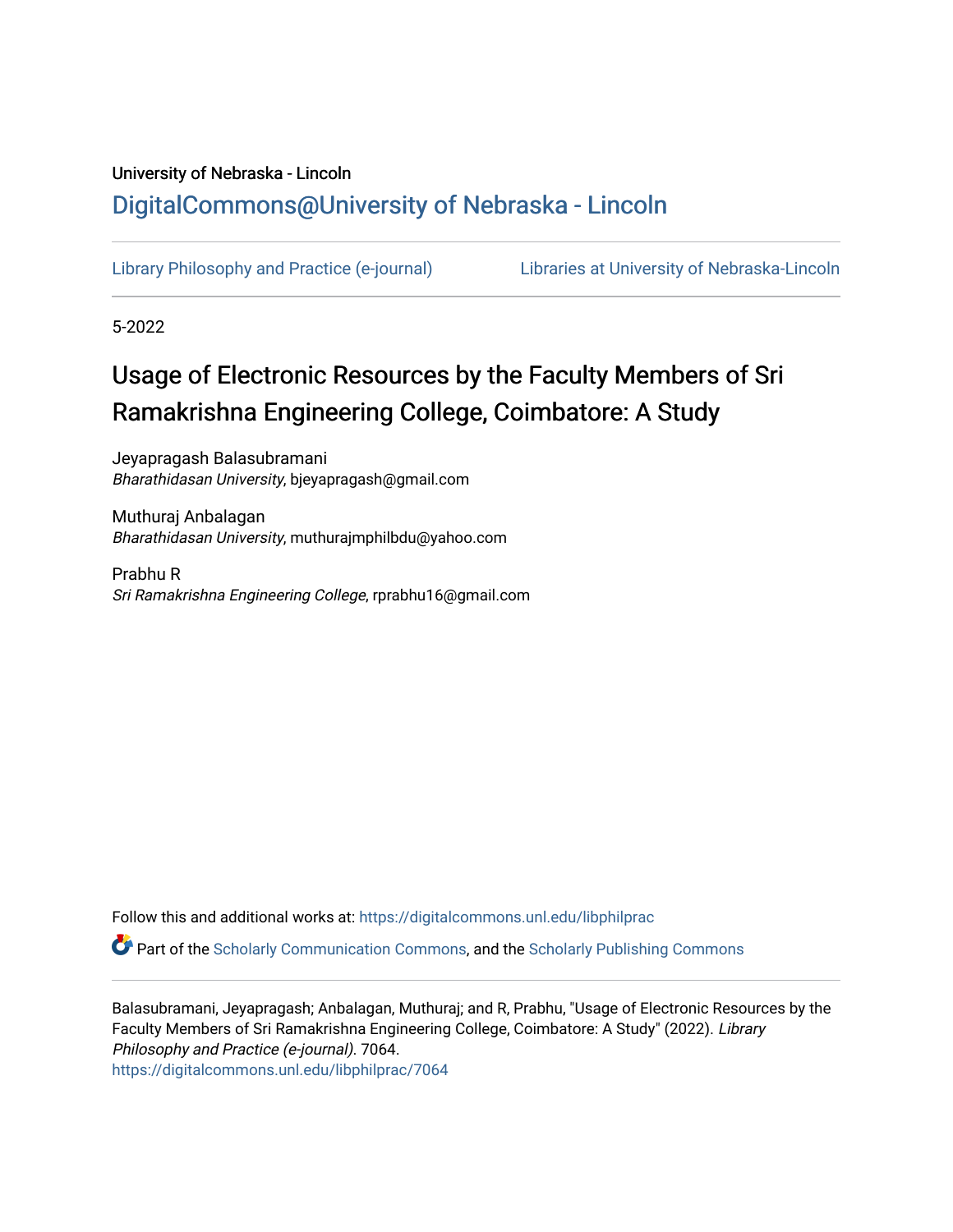### **Usage of Electronic Resources by the Faculty Members of Sri Ramakrishna Engineering College, Coimbatore: A Study**

**Dr.B.Jeyapragash** Associate Professor, Department of Library and Information Science, Bharathidasan University, Tiruchirappalli. Email. ID: [bjeyapragash@gmail.com](mailto:bjeyapragash@gmail.com) **A.Muthuraj**  Ph.D Research Scholar, Department of Library and Information Science, Bharathidasan University, Tiruchirappalli. Email.ID: [muthurajmphilbdu@yahoo.com](mailto:muthurajmphilbdu@yahoo.com) **R.Prabhu** Assistant Librarian

Central Library, Sri Ramakrishna Engineering College, Coimbatore Email.ID: [rprabhu16@gmail.com](mailto:rprabhu16@gmail.com)

#### **Abstract**

*This paper examined the awareness and usage of e-resources by the faculty members of Sri Ramakrishna Engineering College. The present study is based on primary data collected from the faculty members working in the various departments of Sri Ramakrishna Engineering College. This study is conducted using a total number sample of 277 Faculty Members were randomly selected from thirteen departments. The data were collected by using empirical method of the questionnaire. The study aims to analyze the awareness and purpose of e-resources, frequency of using e-resources, Utilization and Satisfaction level of e-resources. It is found that the majority of faculty members are highly aware on IEEE 218 (86.17%), Springer Open 128 (50.59%) and O'reilly Open book and Free Engineering books 91 (35.97%) and further found that majority of 203 (80.24%) faculty members fully satisfied with about NPTEL resources.*

*Keywords: E-resources, Electronic Resources, Faculty Members, Sri Ramakrishna Engineering College.*

#### **1. Introduction**

The term 'e-resources' an acronym used in reference to electronic resources or electronic information resources. These are collections of information in electronic or digital format that are accessed on an electronic device, such as a mobile phone, computer, etc. They are published resources in electronic versions or format such as encyclopedias, pamphlets,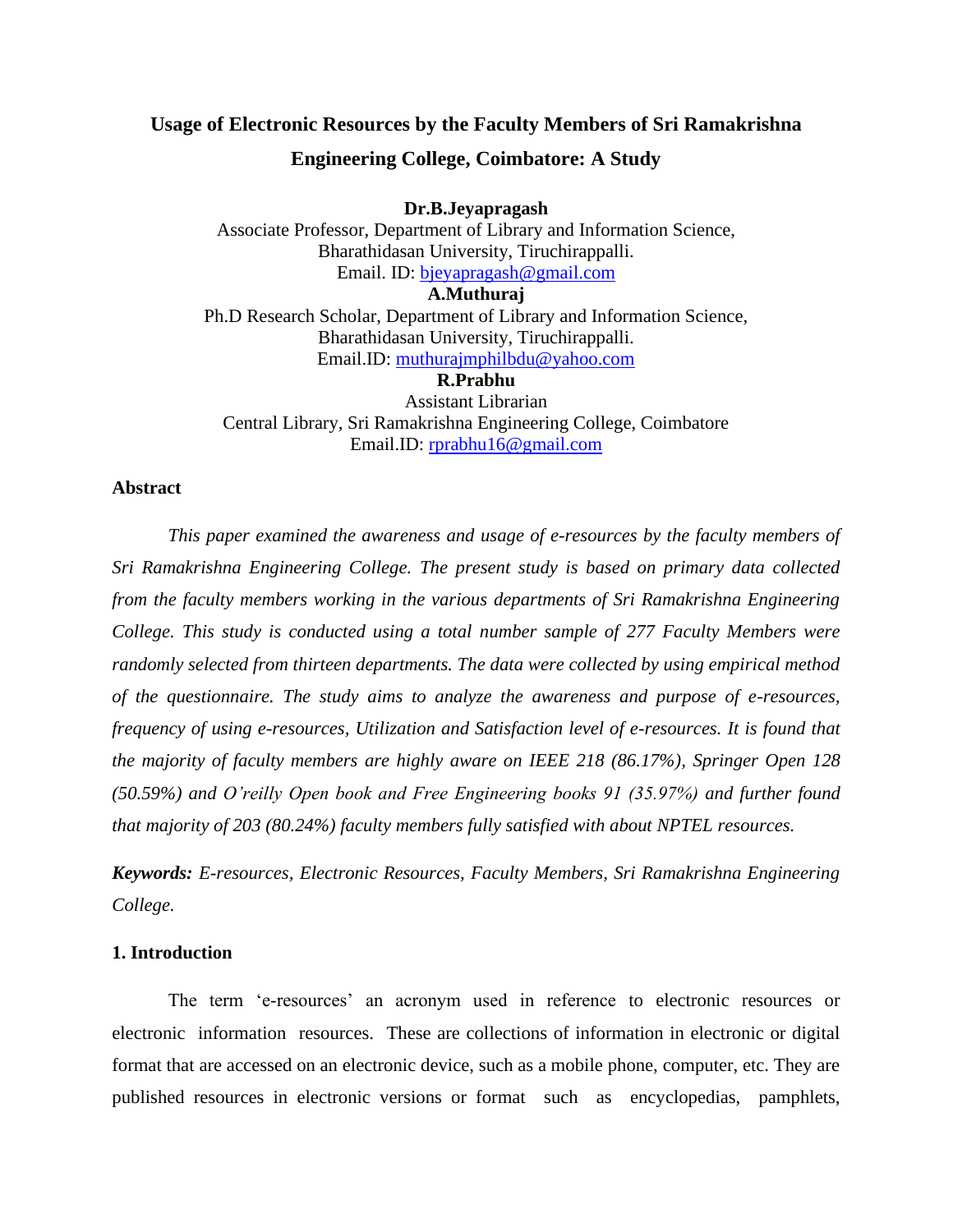e-books, e-journals, databases, etc.<sup>(1)</sup> Adams and Bonk  $(1995)^{(2)}$ , Scan  $(2010)^{(3)}$ , Moyo  $(2004)^{(4)}$ , Liu  $(2006)^{(5)}$  and Nicholas et al. (2009) defined electronic resources as databases, books, journals, newspapers, magazines, archives, theses, conference papers, examination papers, government papers, research reports, scripts and monographs in an electronic format.

#### **2. Review of Literature**

**Arunkumar, M (2021)(6)** explored the use of electronic information resources by the faculty of Government engineering college libraries in Telangana State. **Mukhtar, A. M., & Maidabino, A. A. (2021)(7)** explored on the management of electronic information resources in Nigerian university library environment. **Maranayanar, M. (2020**) (8) examined the use of electronic resources by students of Polytechnic College. This paper highlighted the practicality of the use of electronic resources, compared to print, among the students of Polytechnic College. **Salman, A. A, et.al (2020)(9)** investigated the availability, accessibility, and use of electronic information resources among undergraduate students in Fountain University Library, Osogbo. **Uplaonkar, S. S. (2020)(10)** discussed the utilization of electronic resources by the Faculty and Research Scholars of University Library, University of Agricultural Sciences, Dharwad. **Mary, A. A., & Balasubramanian, P. (2019)(11)** focused the usage of Electronic Resources in Madras University Library and role of information literacy. **Puneeth , B. M. (2019)(12)** focused on the various facets of e-resources and the effectiveness of using e-resources in academic libraries. This paper provided the need of e-resources, benefits of e-resources, effectiveness of e-resources use, types of e-resources and its services, also offers a summary of these assets and explains some benefits and drawbacks.**Singh, K. (2019)(13)** examined the awareness and use of existed various e-resources subscribed by Punjabi University Patiala. **Siwach, A. K and Malik, S. K (2019)(14)** investigated the use of electronic resources by the science faculty and research scholars in five universities of North India. **Ankrah, Ebenezer and Atuase, Diana, (2018)(15)** examined the use of electronic resources by postgraduate students of the University of Cape Coast. Adeniran, P. O., & Onuoha, U. D. (2018)<sup>(16)</sup> investigated the influence of information literacy skills on postgraduate students' use of electronic resources in private university libraries in Nigeria. **Mani, M., & Thirumagal, A. (2018)(17)** investigated the awareness and utilization of electronic resources and related issues among the faculty members of Thamirabharani Engineering College (TEC) at Tirunelveli district, Tamil Nadu. **Muniya Naik, M., & Yadagiri,**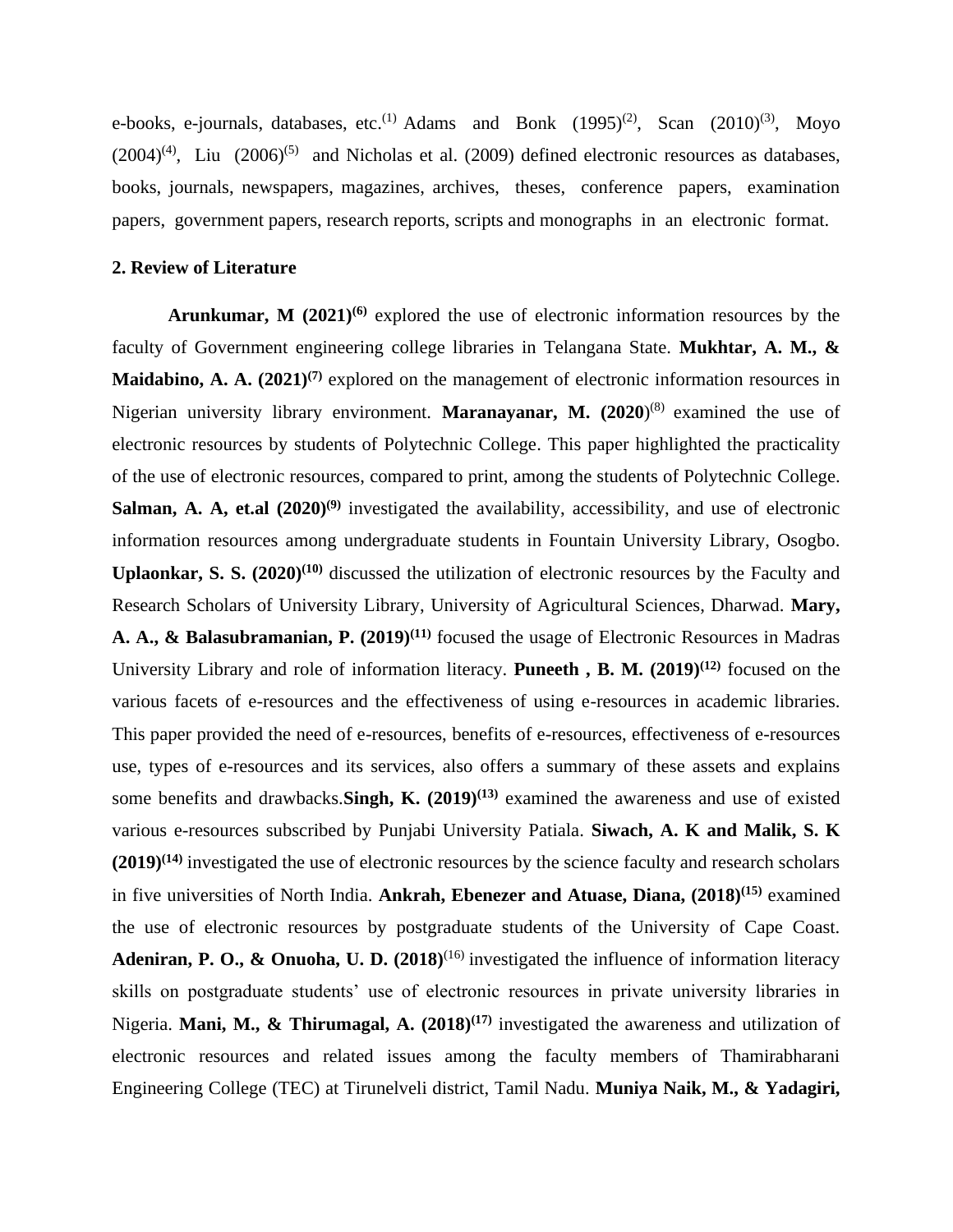**S. (2018)**(18) discussed about use of electronic resources in IGM Library. **Siddiqui, S. (2018)**(19) analyzed usage of E-resources by the faculty members and students in the field of Economics and the sample population consisting of faculty members, research scholars and post graduate students was selected from the Department of Economics, Delhi School of Economics (DE, DSE). **Vasantha, B., Meera, B. M., & Dhanamjaya, M.** (2018)<sup>(20)</sup> described the usage pattern of electronic information resources in an academic institute by the research scholars. A survey method is adopted to know the frequency of use, level of satisfaction with different resources, and the problems encountered while using electronic information resources at REVA University, Bengaluru.**Kuri, R., & Maranna, O. (2017)(21)** described the awareness and use of e-resources by the students, research scholars and faculty members of various disciplines of Vishveshwarya Technical University (VTU) of Karnataka state. **Roy, M. B., & Kumar, N. (2017)(22)** presented an overview of these resources, describes a few advantages and disadvantages, and gives addresses of few web sites. **Wijetunge, P. (2017)(23)** investigated the usage of the e-resources available through CONSAL (Consortium of Sri Lankan Academic Libraries) and other means for the LIS professionals of the Sri Lankan public universities. **Khan, J. (2016)(24)** examined the usage of electronic resources at IIT Delhi. The study confirmed that respondents were aware of the e-resources and various types of e-resources, e-database, and e-journals. The study recommended the improvement in the access facilities with high internet speed and subscription to more e-resources. **Kumar Tamrakar, A., & Gopal Garg, R. (2016)(25)** measured the extent and use of e-resources, information alert services, awareness towards the e-resources, purpose of using the e-resources, attitude of library staff and overall quality of e-services offered by the library of Indian Institute of Technology-Guwahati. **Sharma, Y., & Vermani, S. K. (2016)(26)** discussed about various e-resources available in PAU library and policies & programmes adopted for their promotion and effective use. **Muruganadham, G, et.al. (2015)(27)** analyzed the use of such electronic resources by the medical college students and researchers of Dr. MGR Medical University, Chennai, Tamil Nadu which is one of the premier Medical Universities in India. **Priyadharshini, R., Janakiraman, A., & Subramanian, N. (2015)**(28) described the awareness, access and use of electronic resources available in the Agricultural College and Research Institute, Madurai.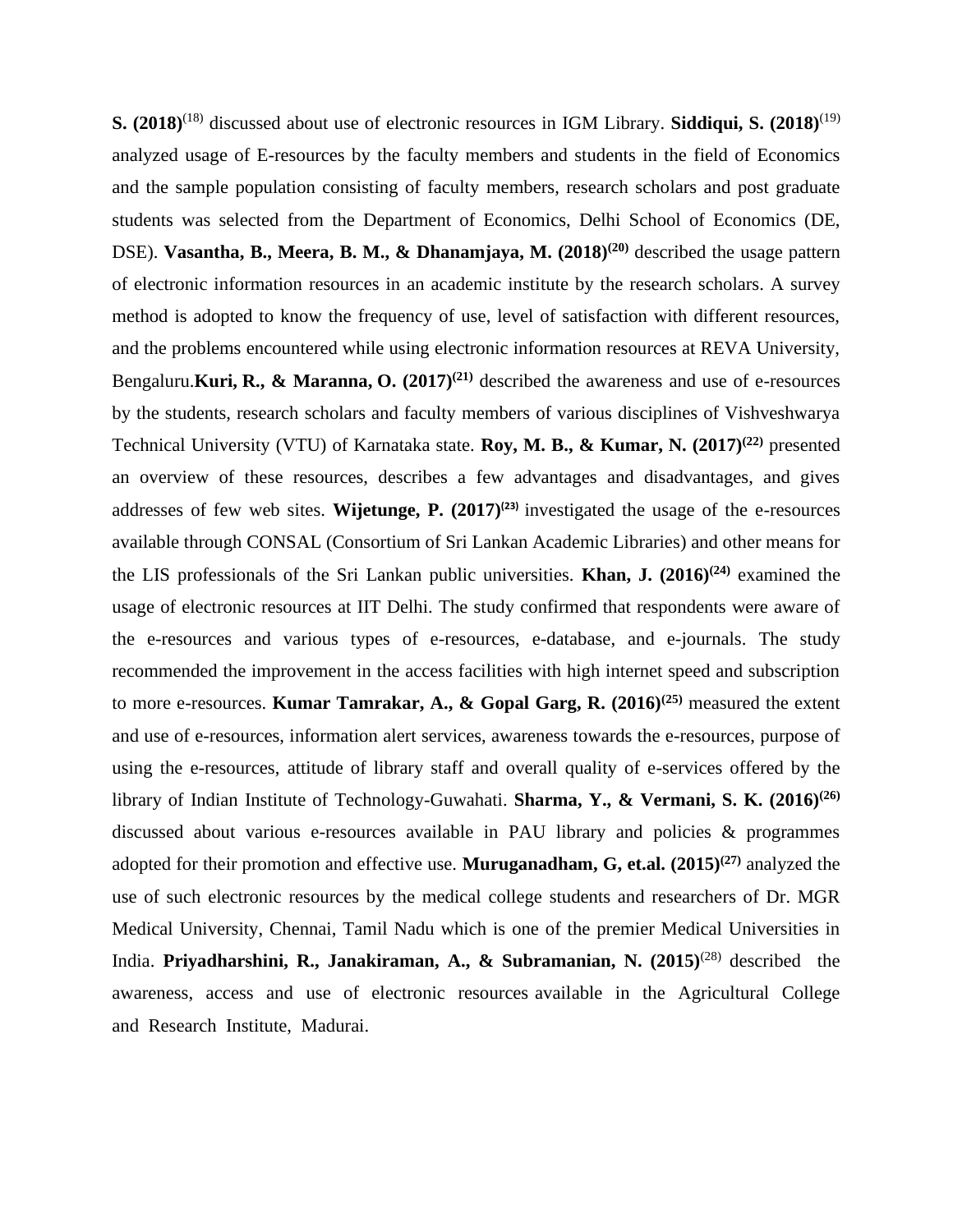#### 3. **Sri Ramakrishna Engineering College**

Sri Ramakrishna Engineering College was founded by the illustrious sons of Sri S.N.Rangasamy Naidu. The College (SREC) was established in the year 1994 by SNR Sons Charitable Trust, Coimbatore. S.N.R. Sons Charitable Trust was founded on 9<sup>th</sup> February 1970 in order to fulfil the dreams of a great philanthropist and visionary Sri S.N.Rangaswamy Naidu by his four sons, namely Late Sri SNR Chinnasamy Naidu. Sri Ramakrishna Engineering College have 9 UG and 9 PG programmes. $(29)$ 

#### **3.1. Library Profile:**

 Sri Ramakrishna Engineering College Central Library was established in 1994 and later moved to the new building in 2001. It spreads over decentralized in to three main stack room floors, Reference Section, Periodicals Section and Digital Library with an area of 2150 sq.m. Central Library is using PALPAP ver 6.1 integrated software for Library Management and Information System Purpose and it has OPAC (Online Public Access Catalogue facility) to consult the Library Information. Presently, The Library has huge collections over 83,000 volumes of books, 272 printed national and international journals and Magazines subscribed. The Library subscribes various types of online journals and databases such as ACM Digital Library ASCE, ASME, ASTM Digital Library, EBSCO, Elsevier: Engineering, Computer Science, Electrical & Electronics, Mechanical and Civil etc., Elsevier: Nanotechnology, IEEE -ASPP, J Gate: Engineering & Technology, J Gate: Social & Management Science, McGraw Hill, Springer and SCOPUS.<sup>(30)</sup>

#### 4. **Research Methodology**

 The present study is based on primary data collected from the faculty members working in the various departments of Sri Ramakrishna Engineering College through a well designed questionnaire. The present study is conducted using a total number sample of 277 Faculty Members were randomly selected from thirteen departments. The data were collected by using empirical method of the questionnaire. About 277 (88.22%) of population have been selected and questionnaires to the respondents and then 253 questionnaires were received back duly filled by the respondents in different departments. This constitutes 91.34% (253/277) of the total response. The data collected through the questionnaires was scrutinized, classified and tabulated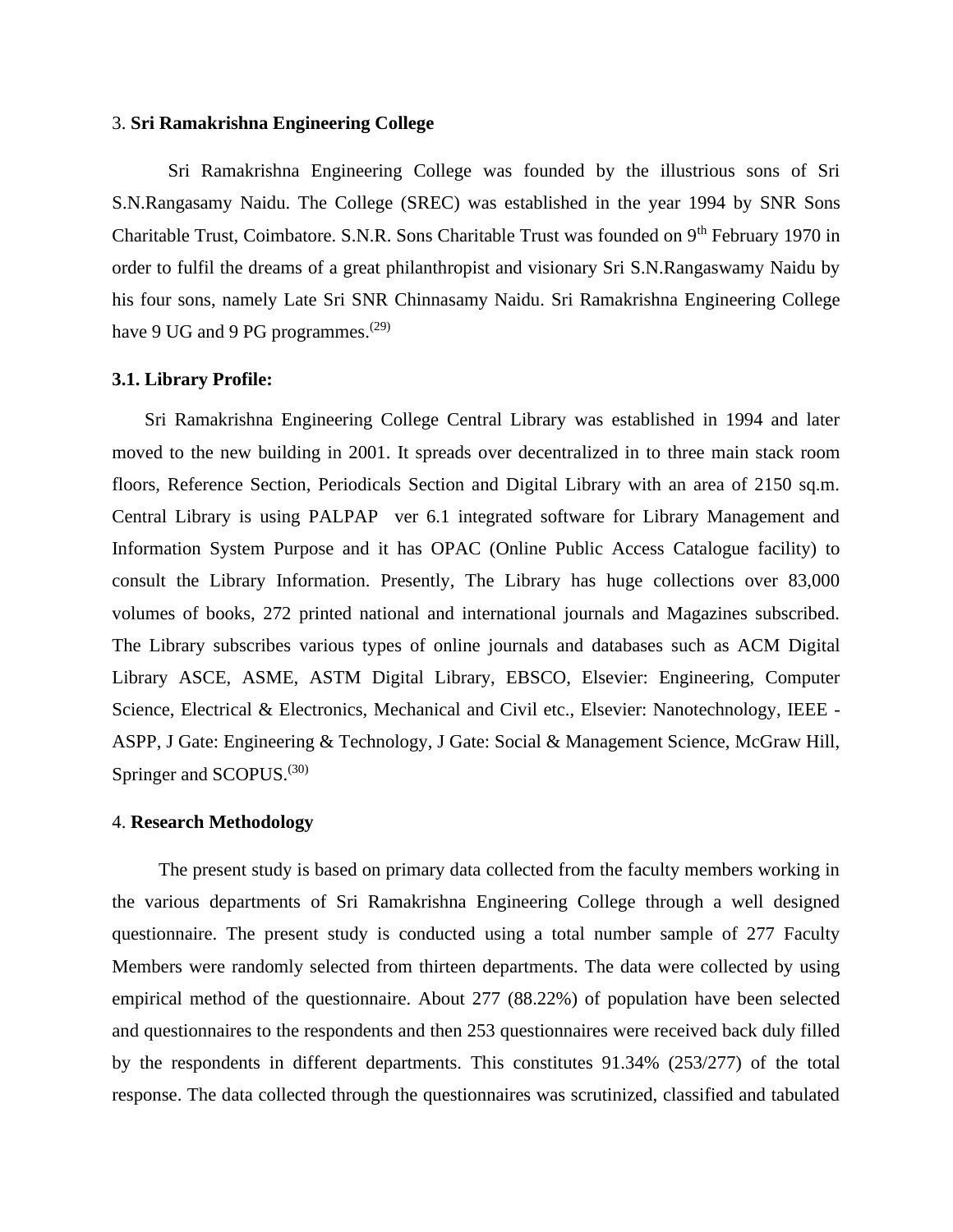for better understanding and clarity. Statistical techniques of percentage of respondents have been mainly used to analyze the collection data.

#### **5. Objectives of the Study**

 The present study aims to find out the expectations of faculty members on library electronic resources and services at Sri Ramakrishna Engineering College, Coimbatore, India. The objectives of the study are as follows:

- ➢ To find out the awareness level of faculty members about available e-resources.
- ➢ To find out the source of awareness and purpose of use of electronic information resources.
- $\triangleright$  To determine the frequency of using e-resources.
- ➢ Examine the respondent's duration and quantum of time utilisation in search of Sri Ramakrishna Engineering College information resources.
- ➢ To Study the purposes for which e-resources are used by the faculty members.
- ➢ To identify the extent of access and usage to subscribed e-resources.
- $\triangleright$  To know the level of satisfaction with the available e-resources.
- ➢ To study the opinion and satisfaction level of faculty members about ICT infrastructure to support the access of e-resources.
- $\triangleright$  To find out the hindrances and problems faced by the faculty members while accessing and using e-resources.

#### 6. **Data Analysis and Interpretation**

#### 6.1 **Gender-wise Distribution of Faculty Members**

Table 1

#### **Gender-wise Distribution of Faculty Members**

| S. No | <b>Gender</b> | <b>Faculty</b><br><b>Members</b> | $\frac{6}{9}$ |
|-------|---------------|----------------------------------|---------------|
|       | Male          | 144                              | 56.92         |
|       | Female        | 109                              | 43.08         |
|       | <b>Total</b>  | 253                              | 100.00        |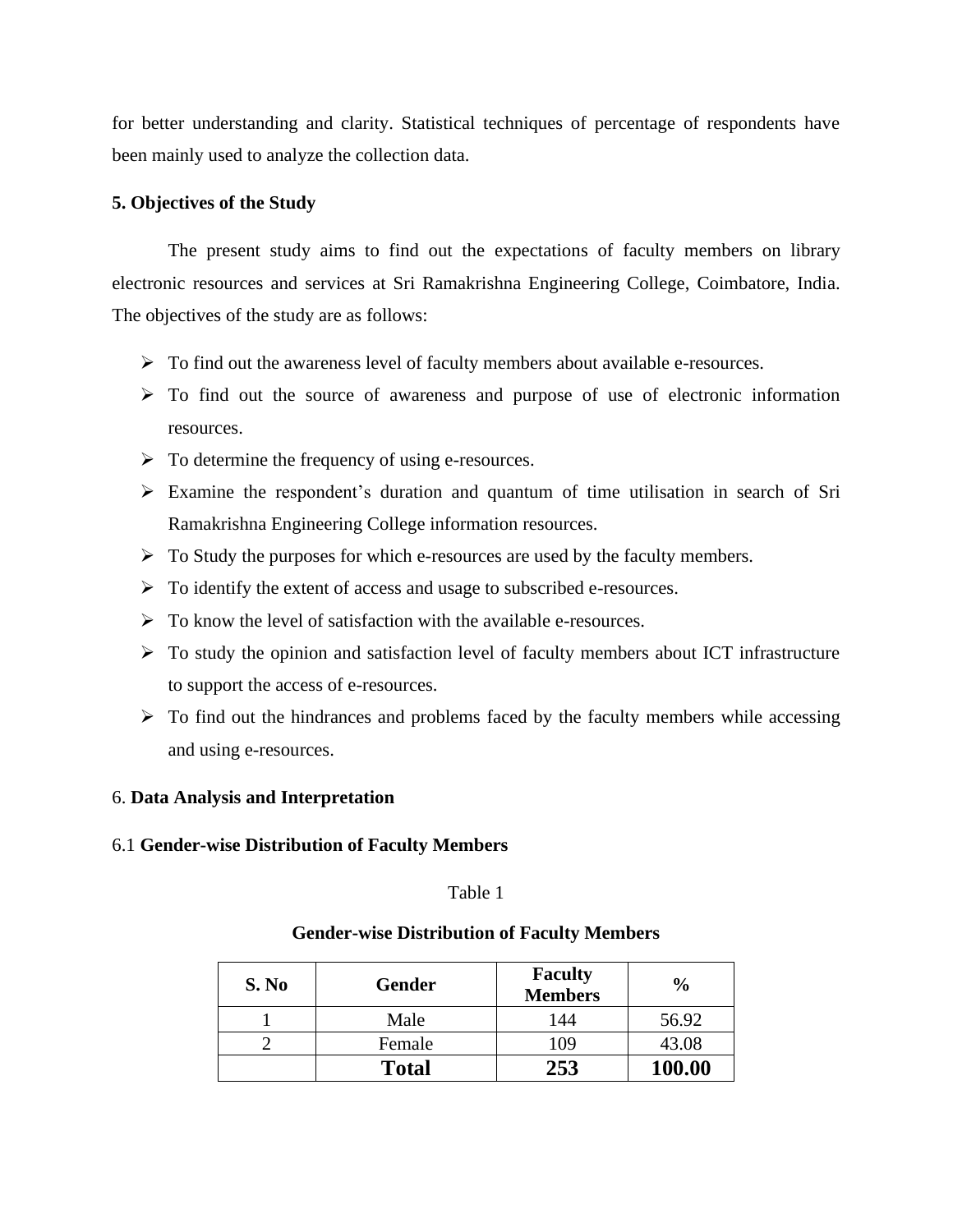Table 1 shows that, out of 253 respondents, majority of the respondents 144 (56.92%) belong to the male group and the rest of them 109 (43.08%) are females.

#### 6.2 **Qualification-wise Distribution of Faculty Members**

#### **Table 2**

| S. No | Qualification | <b>Faculty</b> | $\frac{0}{0}$ |
|-------|---------------|----------------|---------------|
|       |               | <b>Members</b> |               |
|       | Ph.D          | 65             | 25.69         |
| 2     | Ph.D Pursuing | 25             | 9.88          |
| 3     | ME / M.Tech   | 134            | 52.96         |
|       | M.Phil        | 26             | 10.28         |
|       | MBA / MCA     | 3              | 1.19          |
|       | <b>Total</b>  | 253            | 100.00        |

#### **Qualification-wise Distribution of Faculty Members**

 Table 2 indicates that, out of 253 respondents in Sri Ramakrishna Engineering College, M.E / M.Tech Qualification Faculty members were found to be 134 (52.96%) , MBA and MCA Qualification Faculty members were 3 (1.19%) in Department of MBA and Placement Training.

#### **6.3 Designation-wise Distribution of Faculty Members**

#### Table 3

#### **Designation-wise Distribution of Faculty Members**

| S. No | <b>Designation</b>          | <b>Faculty</b><br><b>Members</b> | $\frac{6}{9}$ |
|-------|-----------------------------|----------------------------------|---------------|
|       | Professors                  | 21                               | 8.30          |
|       | <b>Associate Professors</b> | 31                               | 12.25         |
|       | <b>Assistant Professors</b> | 201                              | 79.45         |
|       | Others                      |                                  | 0.00          |
|       | <b>Total</b>                | 253                              | 100.00        |

 Table 3 Shows that the majority of 201 (79.45%) respondents are Assistant Professors, followed by 31 (12.25%) respondents are Associate Professors and 21 (8.30%) respondents are Professors.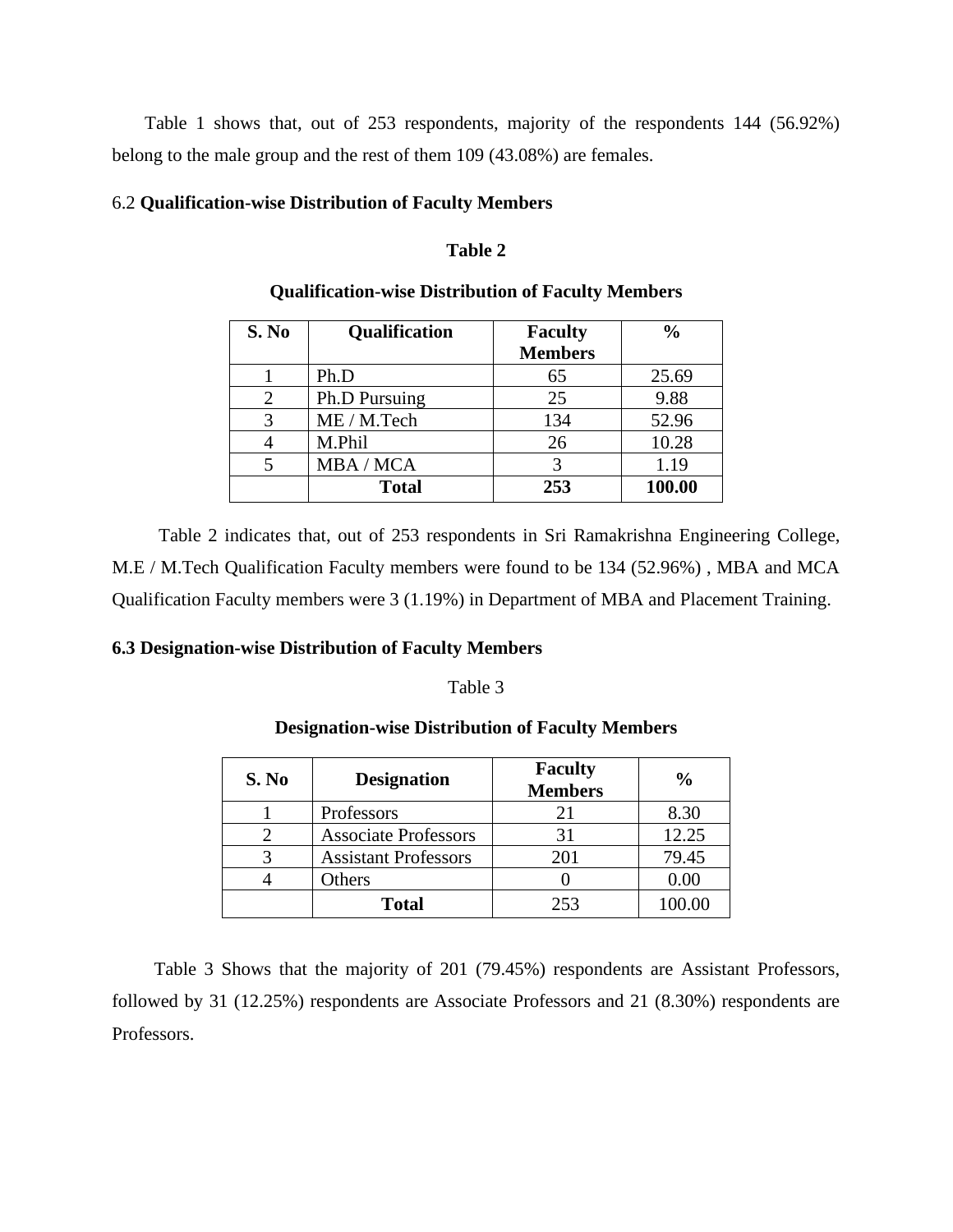#### 6.4 **Experience-wise Distribution of Respondents (Faculty Members)**

#### Table 4

| S. No | <b>Experience</b> | <b>Faculty</b><br><b>Members</b> | $\frac{0}{0}$ |
|-------|-------------------|----------------------------------|---------------|
|       | Up to 5 years     | 62                               | 24.51         |
| 2     | 6 to 10           | 94                               | 37.15         |
| 3     | 11 to 15          | 56                               | 22.13         |
|       | 16 to 20          | 29                               | 11.46         |
| 5     | 21 to 25          |                                  | 2.77          |
| 6     | 26 to 30          | 3                                | 1.19          |
|       | 31 and above      | $\overline{2}$                   | 0.79          |
|       | <b>Total</b>      | 253                              | 100.00        |

### **Experience-wise Distribution of Respondents (Faculty Members)**

Table 4 reveals that majority of 94 (37.15%) faculty members have about  $6 - 10$  years of experience in working institution, followed by 62 ( 24.51%) faculty members having less than 5 years of experience and only 2 (0.79%) faculty members have more than 31 years of experience.

#### 6.5 **Awareness Level of E-Resources**

#### Table 5

| <b>Awareness Level of E-Resources</b> |  |
|---------------------------------------|--|
|---------------------------------------|--|

| <b>Sl. No.</b>                | <b>Resources</b>            | <b>High</b> | <b>Medium</b> | Low     | <b>Total</b><br><b>Response</b> |  |
|-------------------------------|-----------------------------|-------------|---------------|---------|---------------------------------|--|
| <b>Subscribed E-Resources</b> |                             |             |               |         |                                 |  |
| 1                             | <b>ACM</b> Digital Library  | 89          | 101           | 57      | 247                             |  |
|                               |                             | (35.18)     | (39.92)       | (22.53) | (97.63)                         |  |
| $\overline{2}$                | <b>ASCE</b>                 | 101         | 81            | 68      | 250                             |  |
|                               |                             | (39.92)     | (32.02)       | (26.88) | (98.81)                         |  |
| 3                             | <b>ASME</b>                 | 119         | 96            | 38      | 253                             |  |
|                               |                             | (47.04)     | (37.94)       | (15.02) | (100.00)                        |  |
| $\overline{4}$                |                             | 84          | 95            | 65      | 244                             |  |
|                               | <b>ASTM</b> Digital Library | (33.20)     | (37.55)       | (25.69) | (96.44)                         |  |
|                               |                             | 98          | 85            | 64      | 247                             |  |
| 5                             | <b>DELNET</b>               | (38.74)     | (33.60)       | (25.30) | (97.63)                         |  |
| 6                             | <b>EBSCO</b>                | 88          | 89            | 69      | 246                             |  |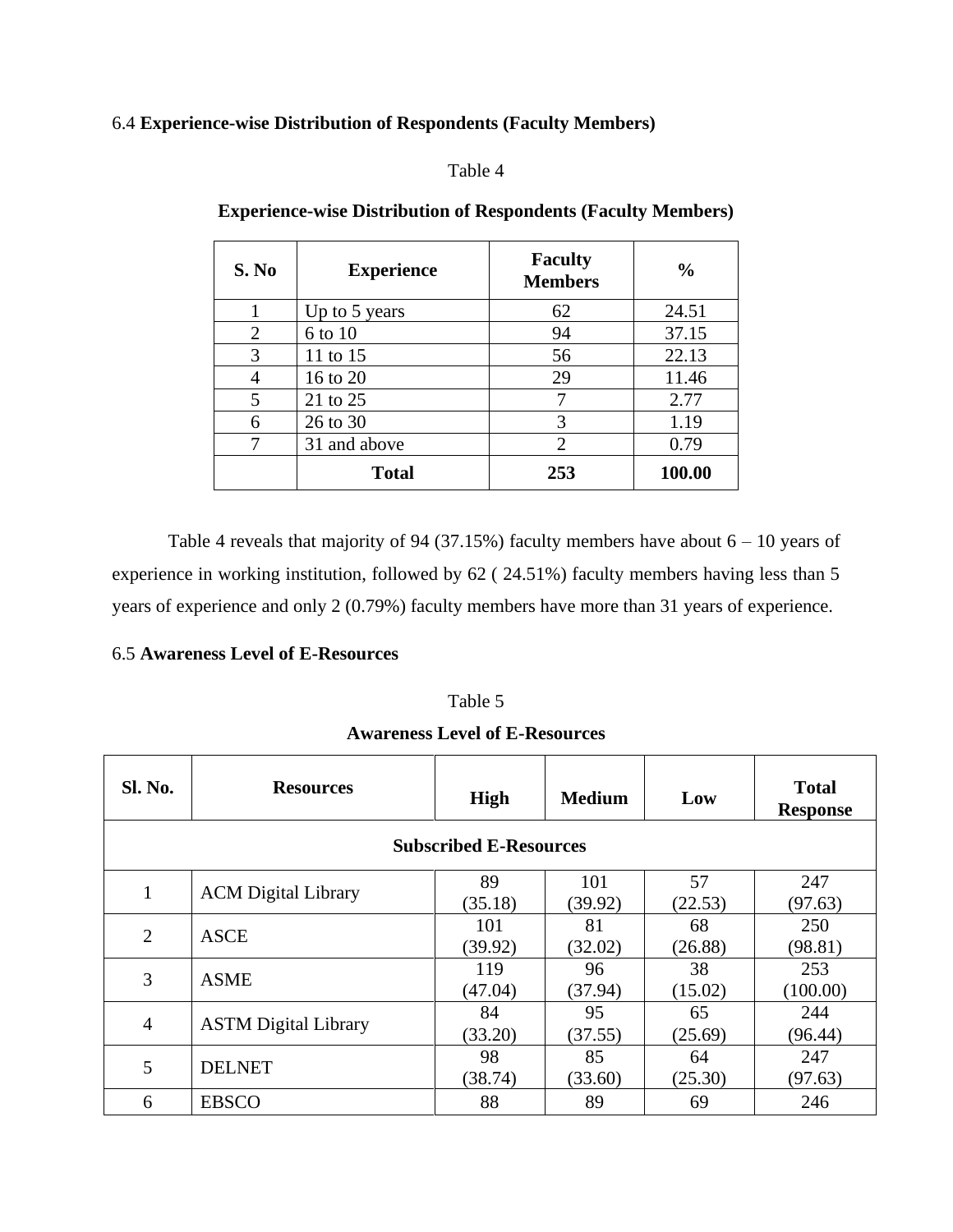|                                            |                                                                                           | (34.78)                                      | (35.18)        | (27.27)       | (97.23)         |  |
|--------------------------------------------|-------------------------------------------------------------------------------------------|----------------------------------------------|----------------|---------------|-----------------|--|
| $\tau$                                     | Elsevier: Engg., Computer<br>Sc., Electrical & Electronics,<br>Mechanical and Civil etc., | 172<br>(67.98)                               | 61<br>(24.11)  | 20<br>(7.91)  | 253<br>(100.00) |  |
| 8                                          | <b>Elsevier:</b> Nanotechnology                                                           | 98<br>(38.74)                                | 89<br>(35.18)  | 59<br>(23.32) | 246<br>(97.23)  |  |
| 9                                          | <b>IEEE</b>                                                                               | 218<br>(86.17)                               | 30<br>(11.86)  | 5<br>(1.98)   | 253<br>(100.00) |  |
| 10                                         | J Gate: Engg. & Technology                                                                | 99<br>(39.13)                                | 87<br>(34.39)  | 64<br>(25.30) | 250<br>(98.81)  |  |
| 11                                         | J Gate: Social & Mgt.Sc.                                                                  | 81<br>(32.02)                                | 84<br>(33.20)  | 79<br>(31.23) | 244<br>(96.44)  |  |
| 12                                         | McGraw Hill                                                                               | 94<br>(37.15)                                | 87<br>(34.39)  | 71<br>(28.06) | 252<br>(99.6)   |  |
| 13                                         | <b>NDL</b>                                                                                | 89<br>(35.18)                                | 91<br>(35.97)  | 66<br>(26.09) | 246<br>(97.23)  |  |
| 14                                         | <b>NLIST</b>                                                                              | 79<br>(31.23)                                | 97<br>(38.34)  | 72<br>(28.46) | 248<br>(98.02)  |  |
| 15                                         | <b>NPTEL</b>                                                                              | 132<br>(52.17)                               | 95<br>(37.55)  | 26<br>(10.28) | 253<br>(100.00) |  |
| 16                                         | <b>SCOPUS</b>                                                                             | 161<br>(63.64)                               | 78<br>(30.83)  | 14<br>(5.53)  | 253<br>(100.00) |  |
| 17                                         | Springer                                                                                  | 163<br>(64.43)                               | 67<br>(26.48)  | 23<br>(9.09)  | 253<br>(100.00) |  |
|                                            |                                                                                           | <b>Open Access E- Resources (E-Journals)</b> |                |               |                 |  |
| 18                                         | <b>DOAJ</b>                                                                               | 81<br>(32.02)                                | 103<br>(40.71) | 62<br>(24.51) | 246<br>(97.23)  |  |
| 19                                         | <b>Scientific Research</b>                                                                | 98<br>(38.74)                                | 84<br>(33.20)  | 69<br>(27.27) | 251<br>(99.21)  |  |
| 20                                         | <b>MDPI</b>                                                                               | 84<br>(33.20)                                | 91<br>(35.97)  | 64<br>(25.30) | 239<br>(94.47)  |  |
| 21                                         | <b>Bentham Science</b>                                                                    | 69<br>(27.27)                                | 89<br>(35.18)  | 74<br>(29.25) | 232<br>(91.7)   |  |
| 22                                         | Science PG                                                                                | 67<br>(26.48)                                | 84<br>(33.20)  | 93<br>(36.76) | 244<br>(96.44)  |  |
| 23                                         | Springer Open                                                                             | 128<br>(50.59)                               | 79<br>(31.23)  | 46<br>(18.18) | 253<br>(100.00) |  |
| 24                                         | High wire                                                                                 | 58<br>(22.92)                                | 82<br>(32.41)  | 97<br>(38.34) | 237<br>(93.68)  |  |
| 25                                         | Indian Journals.com                                                                       | 85<br>(33.60)                                | 99<br>(39.13)  | 65<br>(25.69) | 249<br>(98.42)  |  |
| <b>Open Access E- Resources (E- Books)</b> |                                                                                           |                                              |                |               |                 |  |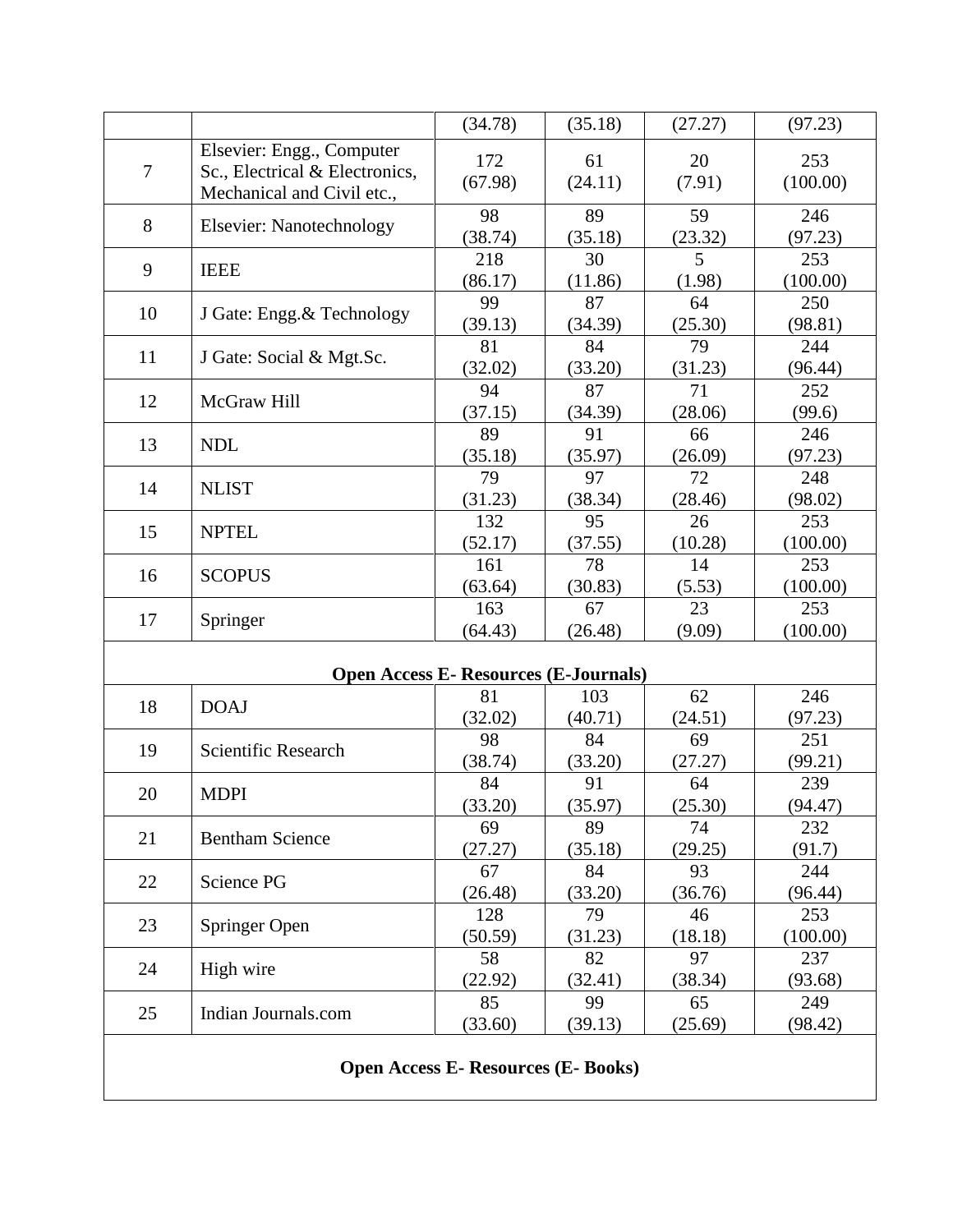| 26 | Oreilly Open book      | 91      | 86      | 68      | 245     |
|----|------------------------|---------|---------|---------|---------|
|    |                        | (35.97) | (33.99) | (26.88) | (96.84) |
| 27 | Intech                 | 81      | 89      | 71      | 241     |
|    |                        | (32.02) | (35.18) | (28.06) | (95.26) |
| 28 |                        | 84      | 87      | 67      | 238     |
|    | Free book centre       | (33.20) | (34.39) | (26.48) | (94.07) |
|    | Wiki books             | 85      | 89      | 69      | 243     |
| 29 |                        | (33.60) | (35.18) | (27.27) | (96.05) |
|    | E-book directory       | 67      | 91      | 79      | 237     |
| 30 |                        | (26.48) | (35.97) | (31.23) | (93.68) |
| 31 | Free Engineering books | 91      | 84      | 65      | 240     |
|    |                        | (35.97) | (33.20) | (25.69) | (94.86) |
| 32 | <b>DOAB</b>            | 79      | 98      | 75      | 252     |
|    |                        | (31.23) | (38.74) | (29.64) | (99.6)  |
| 33 |                        | 57      | 85      | 95      | 237     |
|    | Guten Berg             | (22.53) | (33.60) | (37.55) | (93.68) |

Table 5 indicated that, the study has ascertained the Awareness level of e-resources. It has been Categorized in to 3 major areas. Such as Subscribed e-resources, Open Access eresources (E-Journals), Open Access e-resources ( E-Books ) for the study. A Three point scale such as High, Medium, Low more used to find out the level of Awareness.

#### **Subscribed E-Resources**

It is seen from Table 5 found that the majority of faculty members are highly aware on IEEE 218 (86.17%) which is placed on first rank. Followed by 101 (39.92%) faculty members are medium aware of ACM Digital Library and also found that 79 (31.23%) faculty members are low aware of J-Gate Social & Management Science.

#### **Open Access E- Resources (E-Journals)**

It is also seen from Table 5 found that the majority of faculty members are highly aware on Springer Open 128 (50.59%) which is placed on first rank. Followed by 103 (40.71%) faculty members are medium aware of DOAJ e-journal and 97 (38.34%) faculty members are low aware of High wire e-journal.

#### **Open Access E- Resources (E- Books)**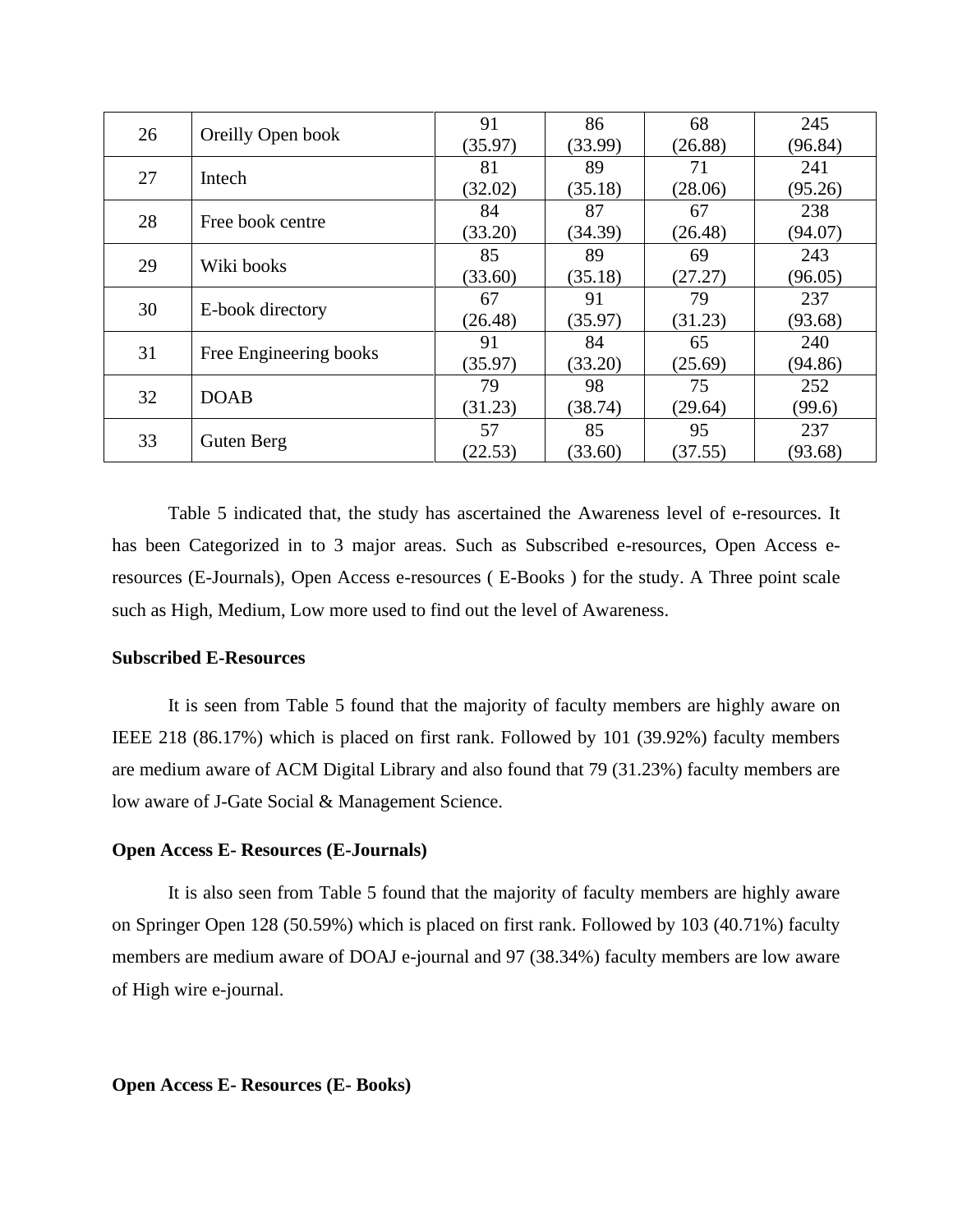It is seen from Table 5 found that the majority of faculty members are highly aware on O'reilly Open book and Free Engineering books 91 (35.97%) which is placed on first rank. Followed by 98 (38.74%) faculty members are medium aware of DOAB and also found that 95 (37.55%) faculty members are low aware of Guten Berg e-Books.

#### 6.6 **Frequency of Using E-Resources**

#### Table 6

| <b>Sl. No.</b> | <b>Frequency</b>     | <b>Faculty</b> | $\frac{0}{0}$ |
|----------------|----------------------|----------------|---------------|
|                |                      | <b>Members</b> |               |
| 1              | Daily                | 137            | 54.15         |
| $\overline{2}$ | <b>Weekly Twice</b>  | 11             | 4.35          |
| 3              | Weekly               | 19             | 7.51          |
| $\overline{4}$ | Fortnightly          | 5              | 1.98          |
| 5              | Monthly              | $\overline{2}$ | 0.79          |
| 6              | Occasionally         | 6              | 2.37          |
| 7              | As and When required | 73             | 28.85         |
|                | <b>Total</b>         | 253            | <b>100</b>    |

### **Frequency of Using E-Resources**

It is seen from Table 6 shows the frequency of using e-resources. Among the faculty members, most of them are using e-resources daily 137 (54.15%), more number of them using eresources as and when required 73 (28.85%), Less are using e-resources monthly 2 (0.79%).

#### **6.7 Purpose of Using E-Resources**

#### Table 7

#### **Purpose of Using E-Resources**

| S. No. | <b>Purpose</b>         | <b>Strongly</b><br>Agree | Agree   | <b>Neutral</b> | <b>Disagree</b> | <b>Strongly</b><br><b>Disagree</b> |
|--------|------------------------|--------------------------|---------|----------------|-----------------|------------------------------------|
|        | Update in Subject      | 85                       | 142     | 26             |                 |                                    |
|        | Information            | (33.60)                  | (56.13) | (10.28)        | (0.00)          | (0.00)                             |
| 2      | Research / Project &   | 72                       | 123     | 58             |                 |                                    |
|        | Development activities | (28.46)                  | (48.62) | (22.92)        | (0.00)          | (0.00)                             |
| 3      | Teaching               | 112                      | 118     | 23             |                 |                                    |
|        |                        | (44.27)                  | (46.64) | (09.09)        | (0.00)          | (0.00)                             |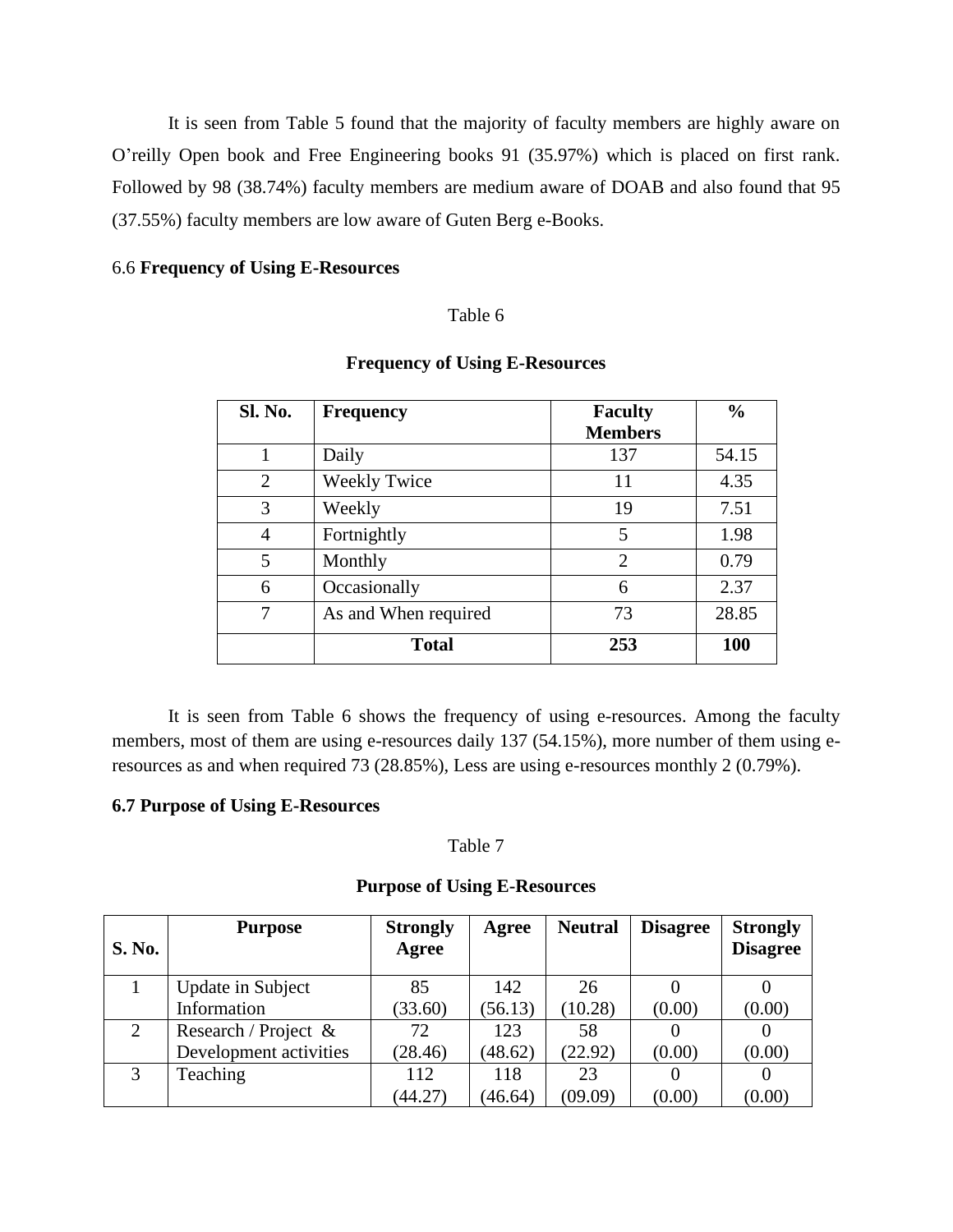| 4 | Scholarly publishing  | 92      | 127     | 32      |         |        |
|---|-----------------------|---------|---------|---------|---------|--------|
|   |                       | (36.36) | (50.20) | (12.65) | (0.79)  | (0.00) |
|   | Individual and career | 61      | 165     | 27      |         |        |
|   | development           | (24.11) | (65.22) | (10.67) | (0.00)  | (0.00) |
| 6 | Curriculum designs    | 56      | 103     | 83      | 11      |        |
|   |                       | (22.13) | (40.71) | (32.81) | (04.35) | (0.00) |
|   | Any others            | 48      | 87      | 104     | 14      |        |
|   |                       | (18.97) | (34.39) | (41.11) | (05.53) | (0.00) |

(Questions were multiple choice)

 It is seen from Table 5.7 shows the Purpose of using e-resources. Among the faculty members, most of 112 (44.27%) faculty members 'Strongly Agree' with the purpose of using eresources for "teaching", followed by 165 (65.22%) faculty members 'Agree' with the purpose of using e-resources for "individual and career development**"**, most of 104 (41.11%) faculty members were 'Neutral' and most of 14 (05.53%) faculty members 'Disagree' with the purpose of using e-resources for "any other", i.e, Leisure/Entertainment etc., Where as 2 (0.79%) faculty members 'Disagree' with the purpose of using e-resources for " Scholarly publishing".

#### 6.8 **Utilization of E-Resources**

#### Table 8

| S. No.         | <b>Resources</b>                   | <b>Fully</b>     | <b>Partially</b> | <b>Not</b>       | <b>Total</b>   |
|----------------|------------------------------------|------------------|------------------|------------------|----------------|
|                |                                    | <b>Satisfied</b> | <b>Satisfied</b> | <b>Satisfied</b> | <b>Respons</b> |
|                |                                    |                  |                  |                  | e              |
| 1              | <b>ACM</b> Digital Library         | 130              | 116              | $\Omega$         | 246            |
|                |                                    | (51.38)          | (45.85)          | (0.00)           | (97.23)        |
| $\overline{2}$ | <b>ASCE</b>                        | 89               | 159              |                  | 248            |
|                |                                    | (35.18)          | (62.85)          | (0.00)           | (98.02)        |
| 3              | <b>ASME</b>                        | 166              | 87               | $\left( \right)$ | 253            |
|                |                                    | (65.61)          | (34.39)          | (0.00)           | (100.00)       |
| $\overline{4}$ | <b>ASTM</b> Digital Library        | 114              | 132              |                  | 247            |
|                |                                    | (45.06)          | (52.17)          | (0.40)           | (97.63)        |
| 5              | <b>DELNET</b>                      | 163              | 90               |                  | 253            |
|                |                                    | (64.43)          | (35.57)          | (0.00)           | (100.00)       |
| 6              | <b>EBSCO</b>                       | 78               | 163              |                  | 241            |
|                |                                    | (30.83)          | (64.43)          | (0.00)           | (95.26)        |
| 7              | Elsevier: Engineering, Computer    | 192              | 61               | $\theta$         | 253            |
|                | Science,                           | (75.89)          | (24.11)          | (0.00)           | (100.00)       |
|                | Electrical&Electronics, Mechanical |                  |                  |                  |                |
|                | and Civil etc.,                    |                  |                  |                  |                |

#### **Utilization of E-Resources**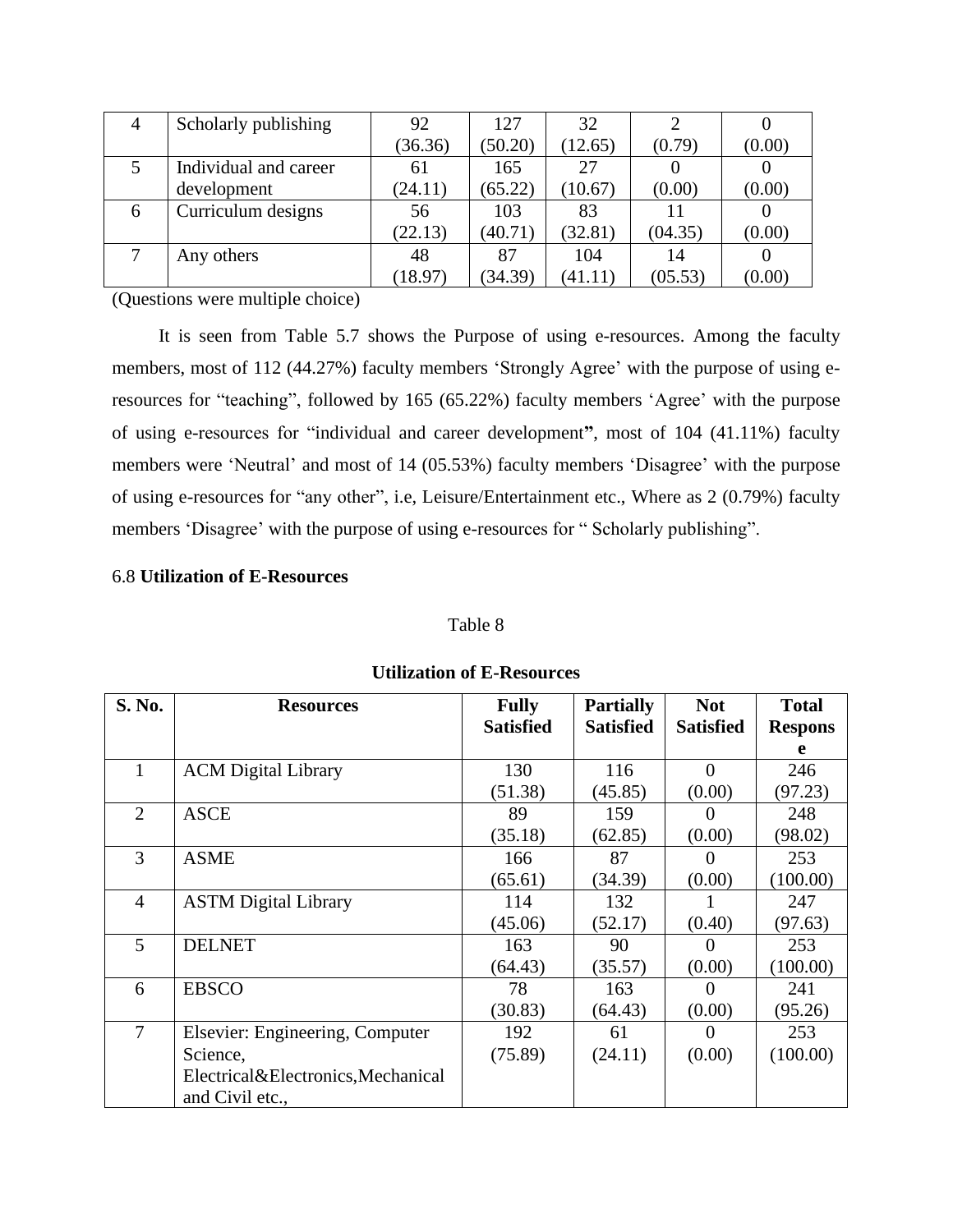| 8  | <b>Elsevier: Nanotechnology</b>  | 117     | 136     | $\Omega$ | 253      |
|----|----------------------------------|---------|---------|----------|----------|
|    |                                  | (46.25) | (53.75) | (0.00)   | (100.00) |
| 9  | <b>IEEE</b>                      | 197     | 56      |          | 253      |
|    |                                  | (77.87) | (22.13) | (0.00)   | (100.00) |
| 10 | J Gate: Engineering & Technology | 132     | 116     |          | 248      |
|    |                                  | (52.17) | (45.85) | (0.00)   | (98.02)  |
| 11 | J Gate: Social & Management      | 64      | 178     |          | 242      |
|    | Science                          | (25.30) | (70.36) | (0.00)   | (95.65)  |
| 12 | McGraw Hill                      | 122     | 131     | $\theta$ | 253      |
|    |                                  | (48.22) | (51.78) | (0.00)   | (100.00) |
| 13 | <b>NDL</b>                       | 105     | 148     |          | 253      |
|    |                                  | (41.50) | (58.50) | (0.00)   | (100.00) |
| 14 | <b>NLIST</b>                     | 126     | 117     |          | 243      |
|    |                                  | (49.80) | (46.25) | (0.00)   | (96.05)  |
| 15 | <b>NPTEL</b>                     | 203     | 48      | $\theta$ | 251      |
|    |                                  | (80.24) | (18.97) | (0.00)   | (99.21)  |
| 16 | <b>SCOPUS</b>                    | 187     | 65      | $\theta$ | 252      |
|    |                                  | (73.91) | (25.69) | (0.00)   | (99.60)  |
| 17 | Springer                         | 199     | 54      | $\theta$ | 253      |
|    |                                  | (78.66) | (21.34) | (0.00)   | (100.00) |



 It is seen from Table 8 and Figure 1 shows the frequency of utilization according to types of subscribed resources. Among the faculty members, majority of 203 (80.24%) faculty members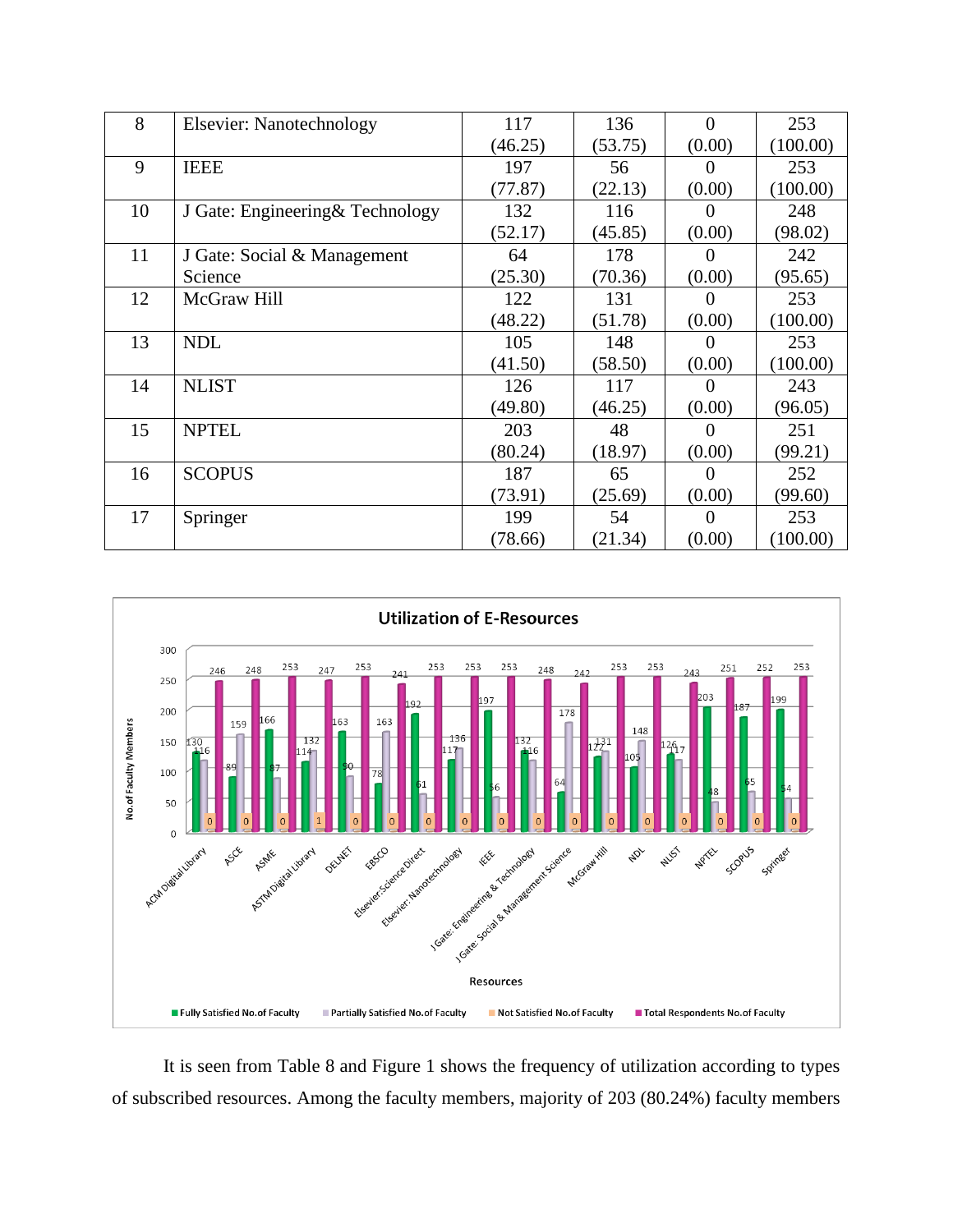fully satisfied with about "NPTEL", Most of 178 (70.36%) faculty members partially satisfied with about "J Gate: Social & Management Science" and Only 1 (0.40%) faculty member not satisfied with about "ASTM Digital Library".

#### 6.9 **Satisfaction Level of e-resources**

 $13$  Others  $30$ 

(11.86)

#### Table 9

#### **Sl. No. Resources Extremely Very Satisfied Satisfied Slightly Satisfied Satisfied Dissatisfied** 1  $\left| \right|$  E-Books 32  $(12.65)$ 34 (13.44) 126 (49.80) 61 (24.11)  $\Omega$  $(0.00)$ 2 | E-journals/articles |  $\frac{44}{173}$ (17.39) 92 (36.36) 82 (32.41) 35 (13.83) 0  $(0.00)$ 3 E-Thesis/Dissertation 18 (7.11) 34 (13.44) 84 (33.20) 117 (46.25)  $\Omega$ (0.00) 4 CD ROM Database  $\begin{array}{c|c} 14 \end{array}$  $(5.53)$ 46 (18.18) 93 (36.76) 97 (38.34) 3  $(1.19)$  $\frac{5}{20}$  Internet Resources  $\frac{70}{255}$ (27.67) 128 (50.59) 54 (21.34) 1 (0.40)  $\Omega$  $(0.00)$ 6 Online Database  $\begin{bmatrix} 12 \\ 0.5 \end{bmatrix}$ (4.74) 42  $(16.60)$ 91 (35.97) 108 (42.69) 0 (0.00)  $7 \quad \text{DELNET} \quad 24$ (9.49) 42  $(16.60)$ 120 (47.43) 67 (26.48) 0 (0.00) 8 NPTEL Videos  $\begin{array}{c|c} \n74 \\
\hline\n222\n\end{array}$ (29.25) 109 (43.08) 68 (26.88) 2 (0.79) 0 (0.00) 9 National Digital Library 24 (9.49) 41 (16.21) 105 (41.50) 79 (31.23) 4 (1.58) 10 NLIST  $\begin{array}{|c|c|c|c|c|}\n\hline\n & 21 & 21 \\
\hline\n & 22 & 21\n\end{array}$ (8.30) 28 (11.07) 108 (42.69) 96 (37.94)  $\theta$  $(0.00)$ 11 Online Question Bank 34 (13.44) 53 (20.95) 109 (43.08) 57 (22.53)  $\Omega$  $(0.00)$ 12 Project Reports  $\begin{array}{|c|c|c|}\n\hline\n&14 & 14\n\end{array}$  $(5.53)$ 34 (13.44) 79 (31.23) 126 (49.80) 0  $(0.00)$

#### **Satisfaction Level of e-resources**

 It is seen from Table 9 shows that, majority of 74 (29.25%) faculty members stated extremely satisfied with NPTEL Video resources, most of 128 (50.59%) faculty members very satisfied with about Internet Resources, 134 (52.96%) faculty members satisfied with about

36 (14.23)

134 (52.96)

53 (20.95)

0  $(0.00)$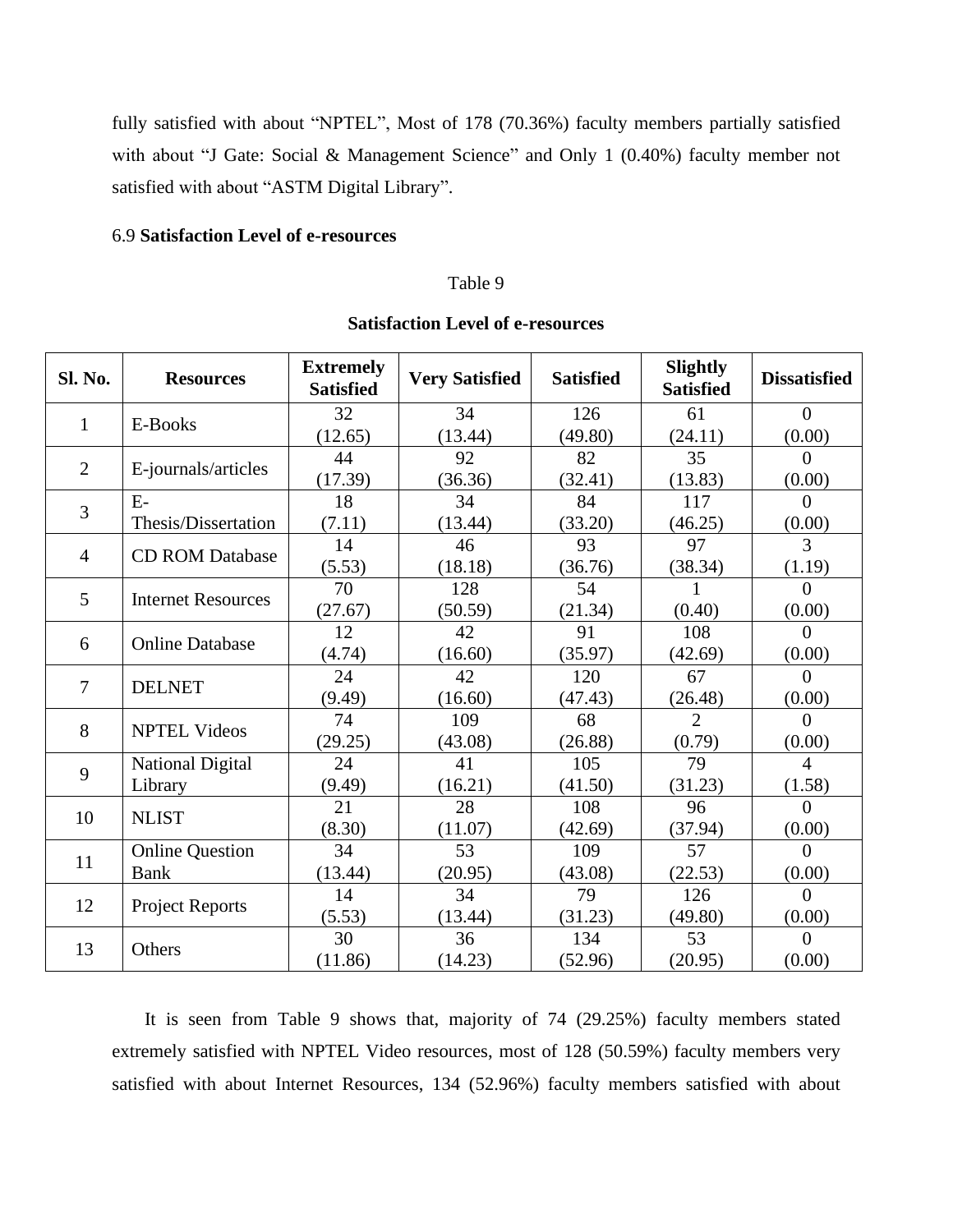Other Resources like Library catalogues etc., 126 (49.80%) faculty members slightly satisfied with about Project Reports and only 4 (1.58%) faculty members dissatisfied with about National Digital Library.

#### 6.10 **Level of problems faced while searching on e-resources**

#### Table 10

| <b>Sl. No.</b> | <b>Problems</b>                                       | <b>Strongly</b><br>Agree | Agree         | <b>Neutral</b> | <b>Disagree</b> | <b>Strongly</b><br><b>Disagree</b> |
|----------------|-------------------------------------------------------|--------------------------|---------------|----------------|-----------------|------------------------------------|
| 1              | In sufficient<br><b>Electronic Resources</b>          | $\overline{4}$<br>(1.58) | 38<br>(15.02) | 26<br>(10.28)  | 121<br>(47.83)  | 64<br>(25.30)                      |
| $\overline{2}$ | <b>Limited Access</b>                                 | 8<br>(3.16)              | 34<br>(13.44) | 47<br>(18.58)  | 116<br>(45.85)  | 48<br>(18.97)                      |
| 3              | Poor-Network<br>connectivity                          | 10<br>(3.95)             | 32<br>(12.65) | 65<br>(25.69)  | 89<br>(35.18)   | 57<br>(22.53)                      |
| $\overline{4}$ | Poor-Archive Access                                   | 11<br>(4.35)             | 24<br>(9.49)  | 87<br>(34.39)  | 69<br>(27.27)   | 62<br>(24.51)                      |
| 5              | Slow downloading                                      | 8<br>(3.16)              | 27<br>(10.67) | 81<br>(32.02)  | 92<br>(36.36)   | 45<br>(17.79)                      |
| 6              | Lack of Knowledge                                     | 3<br>(1.19)              | 28<br>(11.07) | 59<br>(23.32)  | 94<br>(37.15)   | 69<br>(27.27)                      |
| $\overline{7}$ | <b>Information Scattered</b><br>in too many resources | 14<br>(5.53)             | 35<br>(13.83) | 78<br>(30.83)  | 79<br>(31.23)   | 47<br>(18.58)                      |
| 8              | Lack of Quality                                       | $\Omega$<br>(0.00)       | 12<br>(4.74)  | 54<br>(21.34)  | 96<br>(37.94)   | 91<br>(35.97)                      |
| 9              | Lack of Time                                          | 49<br>(19.37)            | 73<br>(28.85) | 51<br>(20.16)  | 46<br>(18.18)   | 34<br>(13.44)                      |
| 10             | Lack of assisting<br>facilities from library<br>staff | $\Omega$<br>(0.00)       | 38<br>(15.02) | 78<br>(30.83)  | 79<br>(31.23)   | 58<br>(22.92)                      |

#### **Level of problems faced while searching on e-resources**

 It is seen from Table 10 shows the problems faced while searching on e-resources. The data show that majority of 49 (19.37%) faculty members 'Strongly Agree' with the problem of "Lack of Time". Most of 73 (28.85%) faculty members 'Agree' with the problem of "Lack of Time". Large Number of 87 (34.39%) faculty members 'Neutral' with the problem of "Poor-Archive Access". More of 121(47.83%) faculty members 'Disagree' with the problem of "In sufficient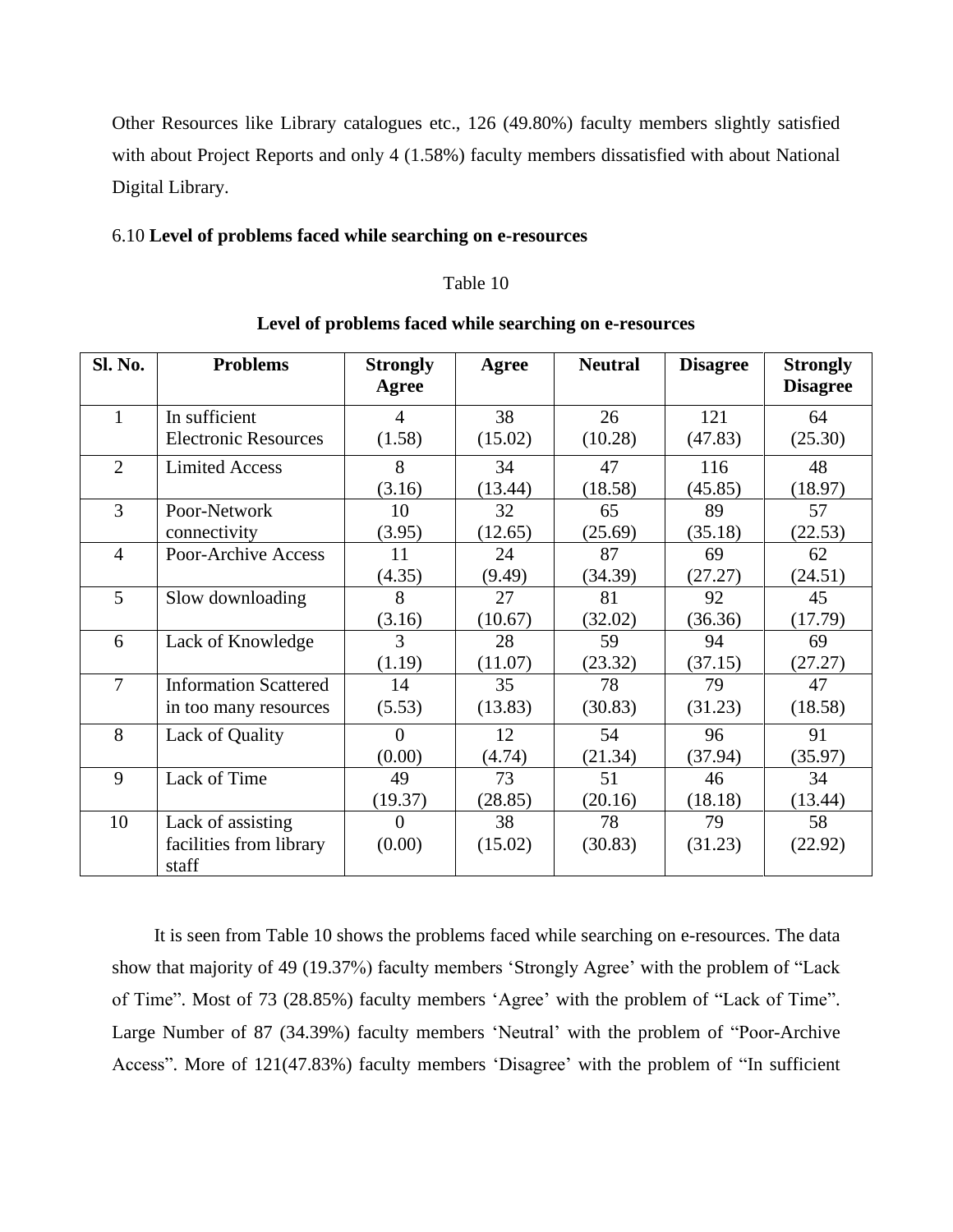Electronic Resources "and 91 (35.97%) faculty members 'Strongly Disagree' with the problem of "Lack of Quality".

#### 7. **Findings and Conclusion**

- $\div$  Out of 253 respondents, More than half of the respondents 144 (56.92%) belong to the male group and rest of them 109 (43.08%) are female. It is concluded that number of male respondents is more in comparison to female.
- ❖ Majority of 134 (52.96%) faculty members had M E / M Tech Graduation and Only 3 (1.19%) faculty members had MBA and MCA Graduation.
- ❖ It is found that majority of 201 (79.45%) respondents are Assistant Professors.
- $\div$  Majority of 94 (37.15%) faculty members have about 6 10 years of experience in working institution.
- ❖ Majority of 218 (86.17%) faculty members stated high level awareness about IEEE journal resources.
- ❖ Majority of 137 (54.15%) faculty members were using e-resources on daily basis and Only 2 (0.79%) faculty members were using e-resources on monthly basis.
- ❖ Majority of 112 (44.27%) faculty members 'Strongly Agree' with the main purpose of using e-resources for teaching and 2 (0.79%) faculty members 'Disagree' with the purpose of using e-resources for " Scholarly publishing".
- ❖ Majority of 203 (80.24%) faculty members fully satisfied with about NPTEL e-resource and only 2 (0.79%) faculty members were not satisfied about ASTM Digital Library.
- ❖ Majority of 74 (29.25%) faculty members stated extremely satisfied with NPTEL Video resources and only 3 (1.19%) faculty members dissatisfied with about CD ROM Database.
- ❖ It is found that majority of 49 (19.37%) faculty members 'Strongly Agree' with the problem of "Lack of Time".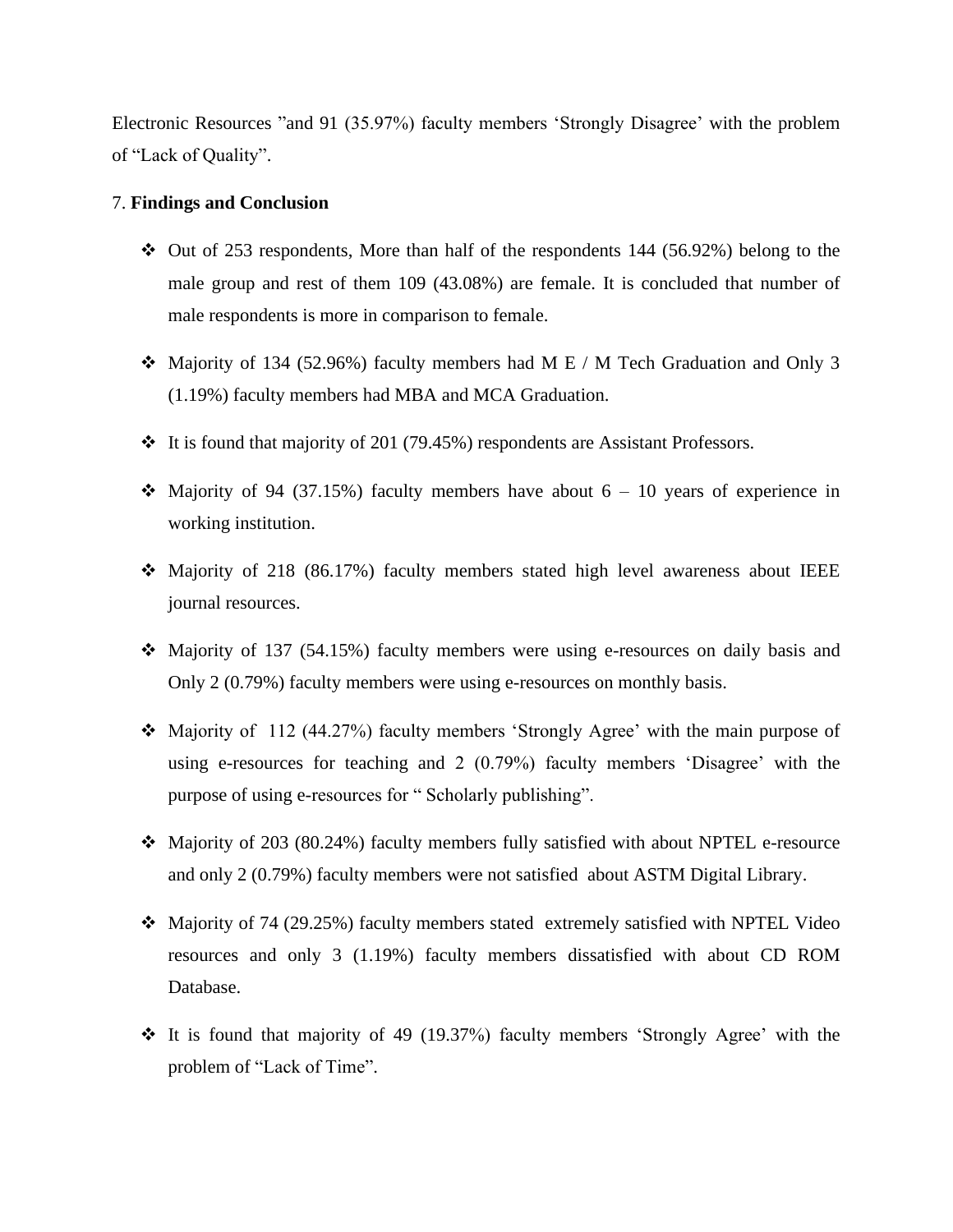Electronic resources predominantly represent an important component of the collection building activities in the library. The academic digital libraries need to credit more adequate electronic information sources, infrastructure facilities and service with the use of modern technology. The librarians have to analyze the varied information needs of the users. The eresources and services of libraries are playing a vital role for the functioning of academic institution as well as nation buildings. The e-resources are the easiest and fastest way to manage and retrieve the information. This study recommends that subscribing more electronic journals and databases, Awareness and Training programs to access e-resources, Digital library infrastructure facilities should be improved and adequate support from library staff in searching the information. The libraries should provide the more digital information resources and services to the requirements of the users and make optimum use of these resources efficiently and effectively for their teaching, updates in subject information and Research and Development activities.

#### **Acknowledgements**

The author is very great thankful to Dr. Jeyapragash Balasubramani Associate Professor, Department of Library & Information Science, Bharathidasan University, Tiruchirappalli for her guidance, and advice which helped to improve the present paper; Mr. Prabhu, R, Assistant Librarian, Central Library, Sri Ramakrishna Engineering for collecting the data and reading the paper and giving valuable suggestions to improve the paper.

#### **References**

- 1. Mawere, T. & Sai, K.O.S. (2018). An investigation on e-resource utilisation among university students in a developing country: A case of Great Zimbabwe University. South African Journal of Information Management. 20(1), a860. https://doi.org/ 10.4102/sajim.v20i1.860
- 2. Adams, J.A. & Bonk, S.C. (1995). Electronic information technologies and resources: Use by university faculty and faculty preferences for related library services. College  $\&$ Research Libraries. 56: 119–131. [https://doi.org/10.5860/crl\\_56\\_02\\_119](https://doi.org/10.5860/crl_56_02_119)
- 3. Scan. (2010). E-resources: A taster of possibilities and issues. Scan 29(4): 30–43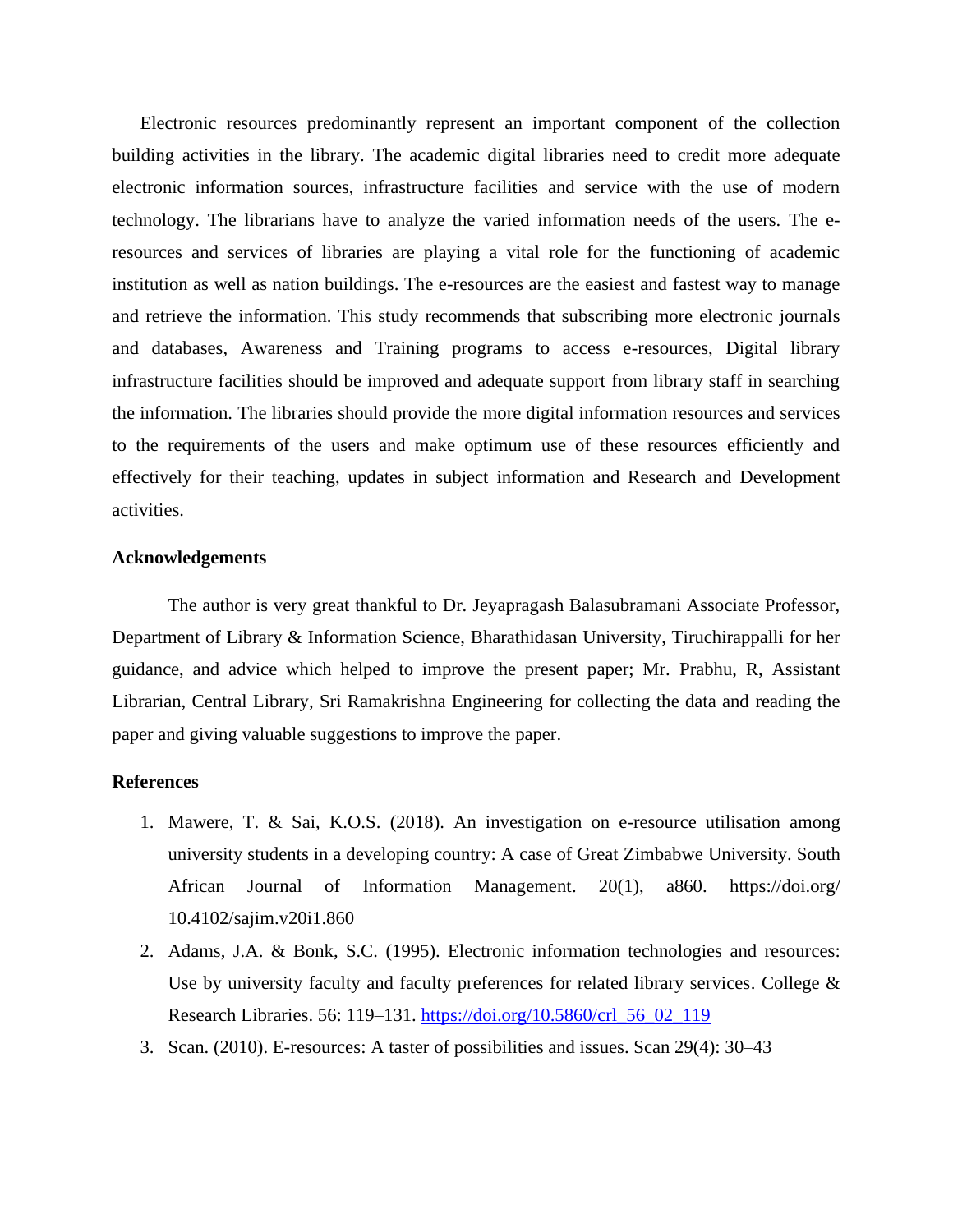- 4. Moyo, L.M. (2004). Electronic libraries and the emergence of new service paradigms. The Electronic Library. 22(3): 220–230.<https://doi.org/10.1108/02640470410541615>
- 5. Liu, Z. (2006). Print vs. electronic resources: A study of user perceptions, preferences, and use. Information Processing and Management. 42: 583–592. <https://doi.org/10.1016/j.ipm.2004.12.002>
- 6. Arunkumar, M. (2021). Use of Electronic Information Resources in Government Engineering College Libraries in Telangana State: A Study. Library Philosophy and Practice (e-journal). 5321. <https://digitalcommons.unl.edu/libphilprac/5321>
- 7. Mukhtar, A. M. & Maidabino, A. A. (2021). Management of electronic information resources in Nigerian university libraries: A critical review of literature. Journal of Library Services and Technologies. 3(2): 72-83.
- 8. Maranayanar, M. (2020). Use of E-Resources by Students and Faculty of Polytechnic College. Journal of Critical Reviews, 7(8): 3667-3672.
- 9. SALMAN, A. A. Okanla AHMED, A. RAHEEM, R. O. & PELEMO, G. D. (2020). Availability, accessibility, and use of electronic information resources among undergraduate students in fountain University library, Osogbo. Journal of Library and Information Sciences. 8(1): https://doi.org/10.15640/jlis.v8n1a11
- 10. Uplaonkar, S. S. (2020). Utilization of Electronic Resources in University Library, UAS Dharwad: A Study. IME Journal. *14*(1): 44-48.
- 11. Mary, A. A. & Balasubramanian, P. (2019). Usage of electronic resources in Madras University library and role of information literacy. Library Progress (International). 39(1): 110-116.<https://doi.org/10.5958/2320-317x.2019.00011.4>
- 12. Puneeth , B. M. (2019). Effectiveness of Using E-resources in Academic Libraries: A Study. International Journal of Library and Information Studies. 9(4): 74-77
- 13. Singh, K. (2019). Awareness and Use of E-Resources among students of Punjabi University Patiala: A Case Study. The Journal of Indian Library Association (JILA). 55(4): 59-66.
- 14. Siwach, A. K & Malik, S. K. (2019). Use of Electronic Resources by Science Faculty and Researchers in Selected North Indian Universities. Library Philosophy and Practice (ejournal). 2506.<https://digitalcommons.unl.edu/libphilprac/2506>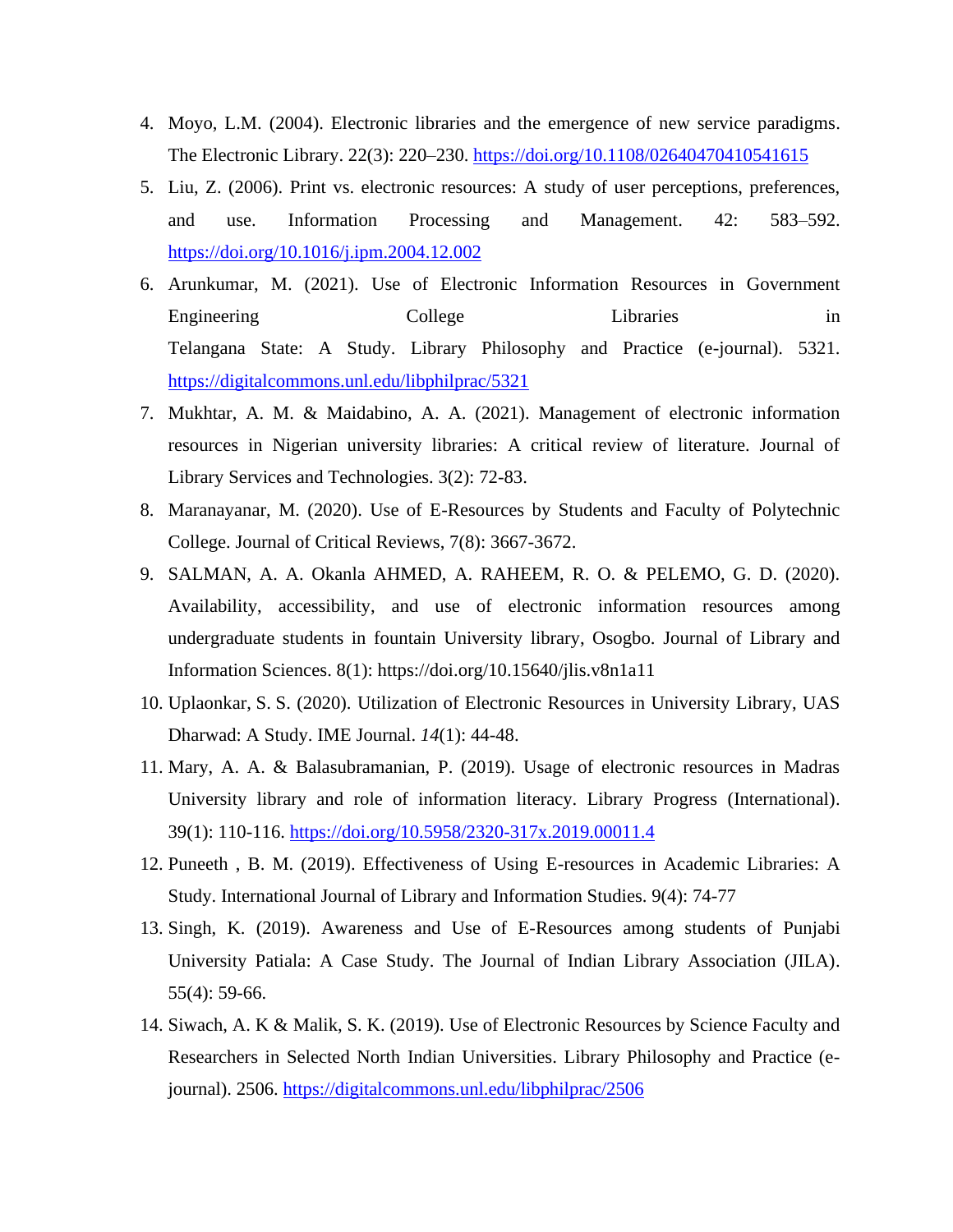- 15. Ankrah, Ebenezer & Atuase, Diana. (2018). The Use of Electronic Resources Postgraduate students of the University of Cape Coast. Library Philosophy and Practice (e-journal). 1632.<https://digitalcommons.unl.edu/libphilprac/1632>
- 16. Adeniran, P. O. & Onuoha, U. D. (2018). Influence of information literacy skills on postgraduate students' use of electronic resources in private University libraries in southwest, Nigeria. Communications and Network. 10(04): 164-179. <https://doi.org/10.4236/cn.2018.104014>
- 17. Mani, M. & Thirumagal, A. (2018). Awareness and Utilization of Electronic Resources by Faculty Members of Thamirabharani Engineering College, Tirunelveli District, Tamil Nadu: A Case Study. Indian Journal of Agricultural Library & Information Services. 34(1): 37-46.
- 18. Muniya Naik, M. & Yadagiri, S. (2018). Use of Electronic Resources in IGM Library at University of Hyderabad: An Overview. International Journal of Library and Information Studies. 8(2): 213-220.
- 19. Siddiqui, S. (2018). Use of E-resources by the faculty members and students in economics in University of Delhi: A study. SRELS Journal of Information Management. 55(6): 343-353. https://doi.org/10.17821/srels/2018/v55i6/132329
- 20. Vasantha, B. Meera, B. M. & Dhanamjaya, M. (2018). Usage of electronic resources by the research scholars of REVA University: A study. Asian Journal of Information Science and Technology. 8(3): 71-74.<https://doi.org/10.51983/ajist-2018.8.3.198>
- 21. Kuri, R. & Maranna, O. (2017). Use of E-Resources by the Users of Vishveshwarya Technical University Library: A Study. International Research: Journal of Library and Information Science. *7*(4): 746-750.
- 22. Roy, M. B. & Kumar, N. (2017). USE OF ELECTRONIC RESOURCES IN ACADEMIC LIBRARY. International Journal of Information Movement. 2(4): 1-6.
- 23. Wijetunge, P. (2017). Usage of electronic resources by librarians of Sri Lankan universities. Annals of Library and Information Studies*. 64:* 21-27.
- 24. Khan, J. (2016). Awareness and use of digital resources and services in the IIT Delhi library. International Journal of Research –GRANTHAALAYAH. 4(6): 64-71. https://doi.org/10.29121/granthaalayah.v4.i6.2016.2639